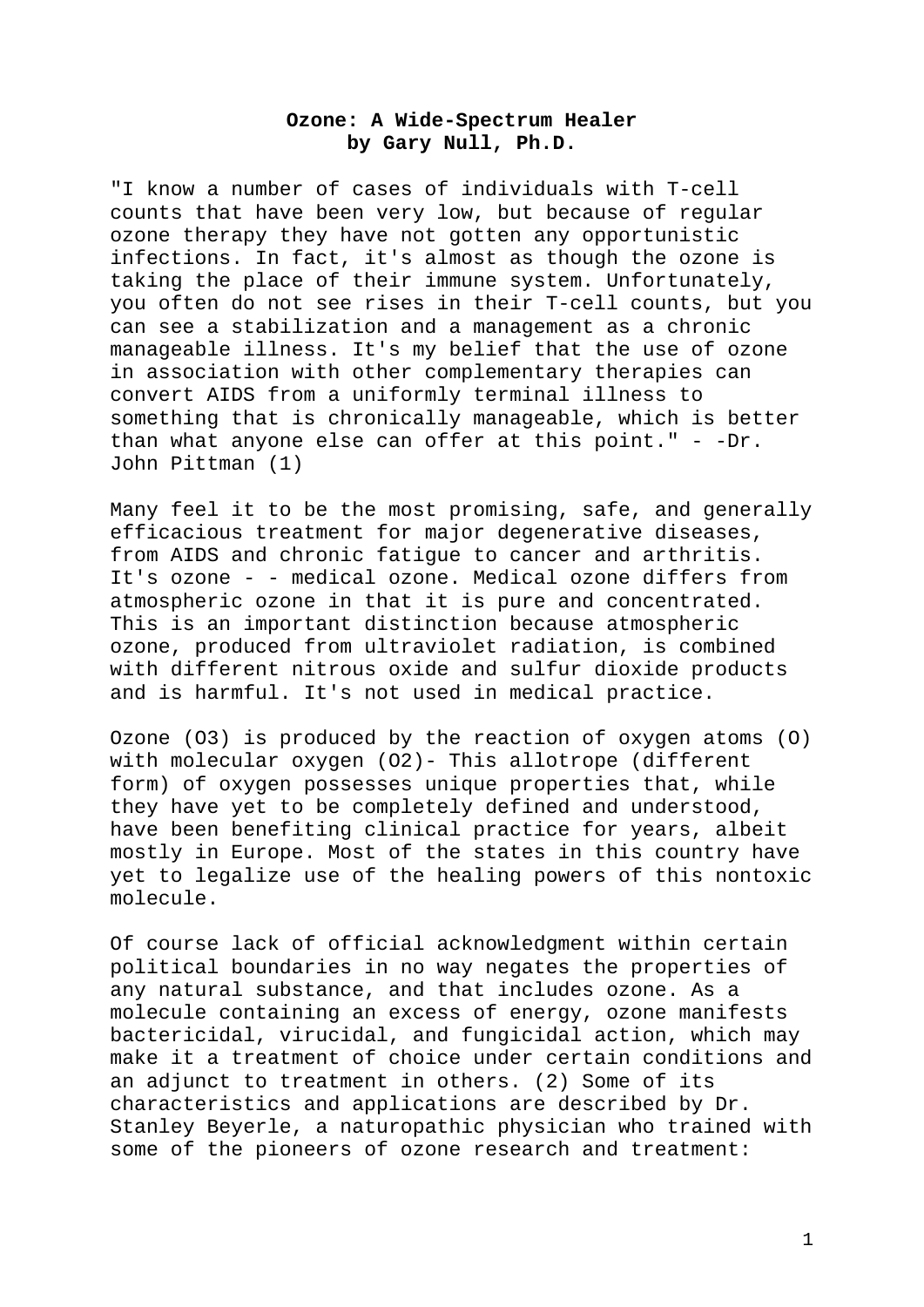"Systematically, it oxidizes organic compounds. Topically, it can be used to treat burns. Ozone has hemostatic effects that stop bleeding. It accelerates wound healing, induces enzyme production, and activates immune system response. It is also believed that ozone may have the ability to peroxidize lipids [break up fats]."(3)

As early as World War I, ozone's bactericidal properties were used to treat infected wounds, mustard gas burns, and fistulas, although these treatments were limited by technological difficulties. Current ozone therapy uses a mixture of ozone and pure oxygen,(4) and with today's medical ozone generators, the ability now exists to deliver pure ozone-oxygen mixtures in precise dosages. The Europe-based Medical Society for Ozone and the National Center for Scientific Research in Cuba currently use the treatment for a wide variety of conditions, including wound problems, gastrointestinal disorders, cancer, and AIDS. Doctors report particular success with the different types of hepatitis, as well as candida, allergies and bladder infections. Other disorders treated with ozone therapy: herpes, arthritis, respiratory conditions, multiple sclerosis, sexually transmitted diseases, and parasitic conditions.

And this is just a partial list. What's more, while ozone can be used to treat a wide spectrum of conditions, it can also be used prophylactically to combat harmful viruses, bacteria, and free radicals before degeneration and disease occur. Additionally, already healthy people can use ozone to rejuvenate cells so that they can stay younger longer. As science reporter Nathaniel Altman observes, it is unusual indeed to have a product that treats such a tremendous range of conditions. Altman recounts ozone's multiple benefits:

"First of all, it stimulates the production of white blood cells and increases the production of interferon, interleuken-2, and tumor necrosis factor, which the body uses to fight infections and cancer. It is antineoplastic, which means that it inhibits the growth of tumors. One study performed at Baylor University in Texas, in 1962, determined that ozone can help to kill tumors and enhance the effect of different types of anti-tumor drugs. Ozone kills bacteria and viruses. In addition, it increases the amount of oxygen in the blood and helps deliver oxygen to all of the cells in the body. It also helps degrade petrochemicals. This includes different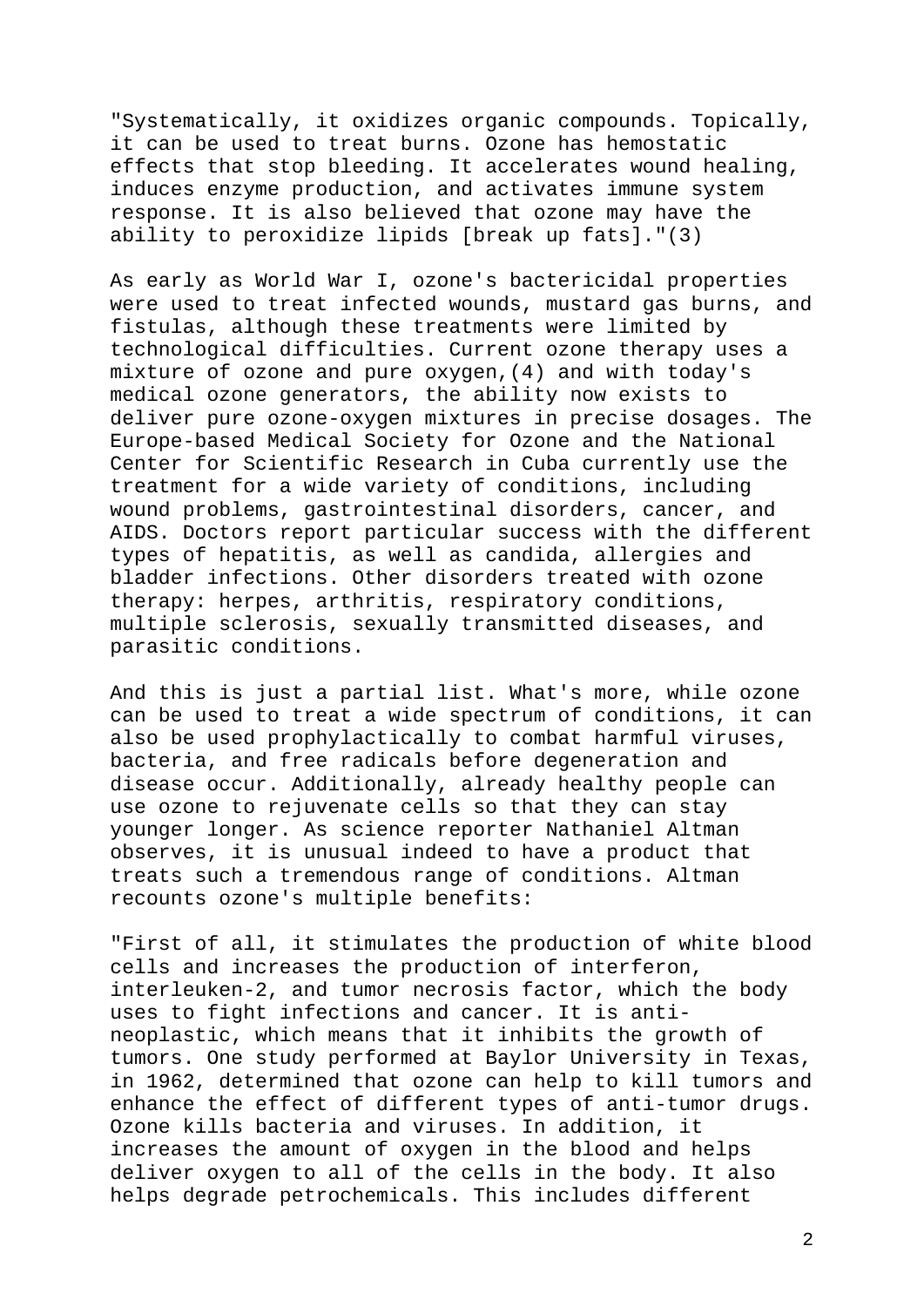toxins that one might have in the body due to the environment or food eaten. It helps dissolve and eliminate them from the body, and hence, lightens the body's toxic load. It also increases red blood cell membrane distendability, making it more flexible. This is one way it is used in the treatment of heart disease. The administration of ozone changes the blood formation and helps the blood flow more effectively. In Cuba, for example, there is an ozone generator in every major hospital emergency room. It helps heart patients and stroke victims recover much quicker. It also increases the effectiveness of the antioxidant enzyme system, which scavenges excess free radicals in the body. These are just some of the things that it does." (5)

#### **How Ozone is Used**

There are several ways to dispense ozone for therapeutic purposes. One is to introduce the ozone mixture into a fixed volume of the patient's blood ex vivo, that is, outside the body. This method is known as autohemotherapy (AHT), and is performed mainly in central Europe.6 AHT is claimed to have therapeutic value in circulatory disorders, viral diseases, and cancer. (7)

With AHT, 50 to 100 milliliters of blood are drawn from the patient, mixed with a dose of ozone/oxygen of a predetermined concentration, and then returned via the same intravenous catheter. Once it's returned to the patient, the ozonated blood is rapidly distributed to all tissues. While it is not known how long the ozone remains in solution, its therapeutic effects have been seen to include virucidal activity, oxygenation, and increased red cell fluidity. (2)

Some patients, upon receiving their own ozonated blood, report a faint background taste of ozone, which may be a sign of the ozone surviving in the solution for at least a few seconds. Of interest, notes Dr. Gerard Sunnen, are reports of AHT patients who experience feelings of wellbeing lasting for a few minutes to several hours after treatment. Sunnen does not know if these feelings constitute a placebo effect, a metabolic alteration, or a neuropsychiatric phenomenon.

Another commonly used form of administration is rectal insufflation. Essentially, a catheter is put into the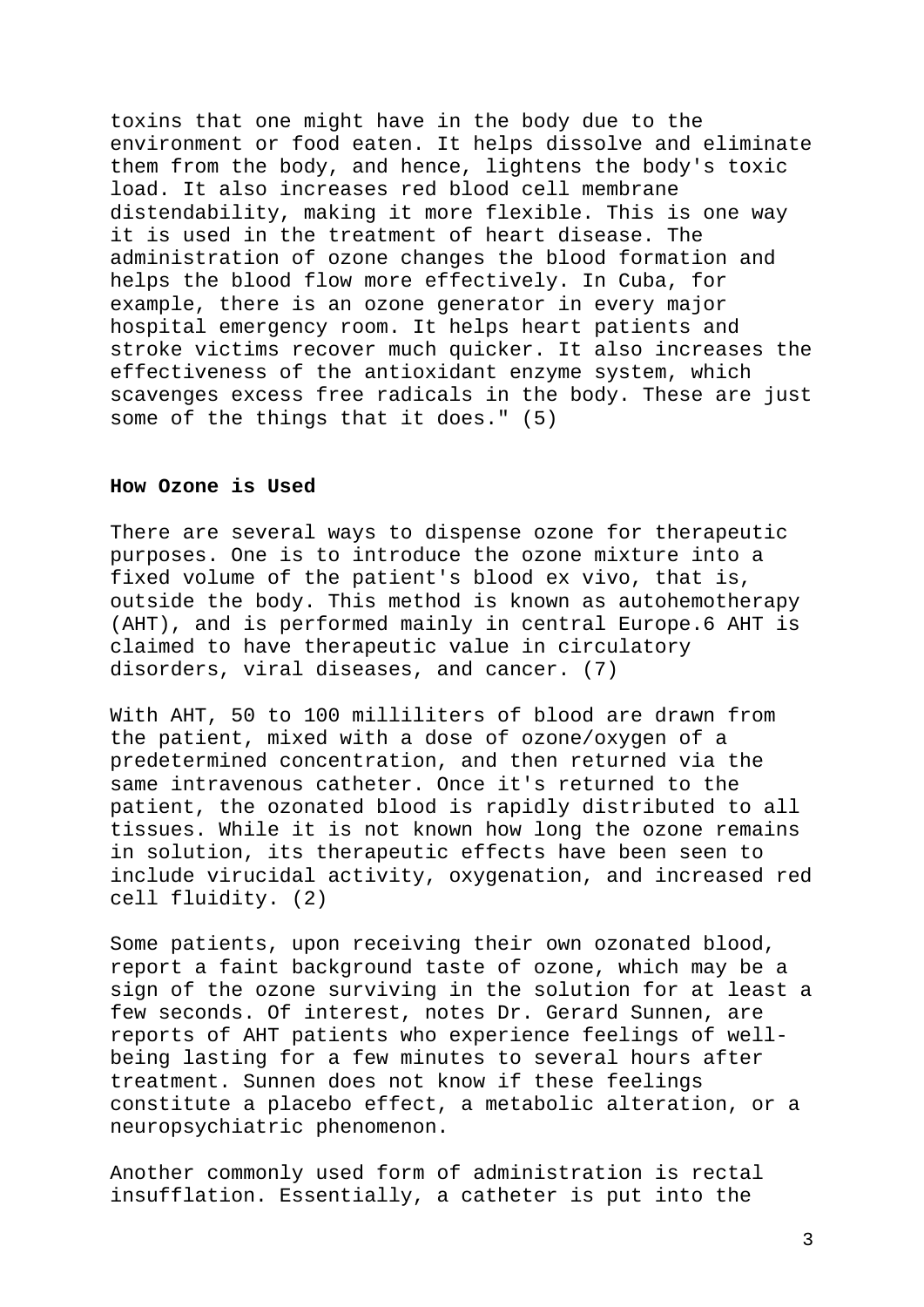colon and gas from an ozone machine is allowed in at a determined concentration and flow rate. The ozone can also be self administered this way with a Teflon bag.8 One study, by Knoch, Roschke, and Klug, reveals how the method works. After oxygen-ozone mixtures are absorbed through the wall of the large intestine, they enter the bloodstream and result in a PaO2 increase within the entire organism, raising PaO2 almost 100 percent higher than oxygen alone would, and having no adverse effects.(9)

Dr. Beyerle, who is certified by the German Medical Ozone Society, studied the rectal insufflation method of delivering ozone therapy in Germany with one of the pioneers in the field, Dr. Rilling Beyerle explains that "the blood vessels in the colon, small intestine, and bladder are the mesenteric veins, which deposit into the portal vein and go straight to the liver. The simple introduction of the catheter into the colon, at a low flow rate to increase concentration, gets ozone into the systemic venous system. Dr. Rilling says that if nothing else is done but rectal insufflation, which does not really require a physician at all, you see dramatic results."(3)

Positive therapeutic effects on diseases of the rectum and colon have been noted with this method since 1936. Beyerle has seen people recover from irritable bowel syndrome, colitis, and Crohn's disease, almost immediately. "There may be some initial discomfort, some bloating and gas on occasion, but as far as irritations, we have yet to see any contraindications. If you've got colitis or irritable bowel syndrome, when ozone is administered properly, there are no negative side effects, only positive ones. It renews the mucous lining and gets to the bacterial infestation that has infiltrated the tissues of the colon."(3)

Ozone gas can also be directly injected into veins or muscles, a process known as intraarticular or intravenous application. This method, however, can be dangerous, and is not recommended. Drinking ozonated water is another method that has been used. Ozonated water is made by bubbling 16 to 20 mcg/ml ozone through a glass of chilled distilled water (33 to 40 F) for two minutes. The water is then drunk immediately.10 A further method consists of introducing ozone to the skin in a sauna bag after a hot shower and a brisk rubdown. (8)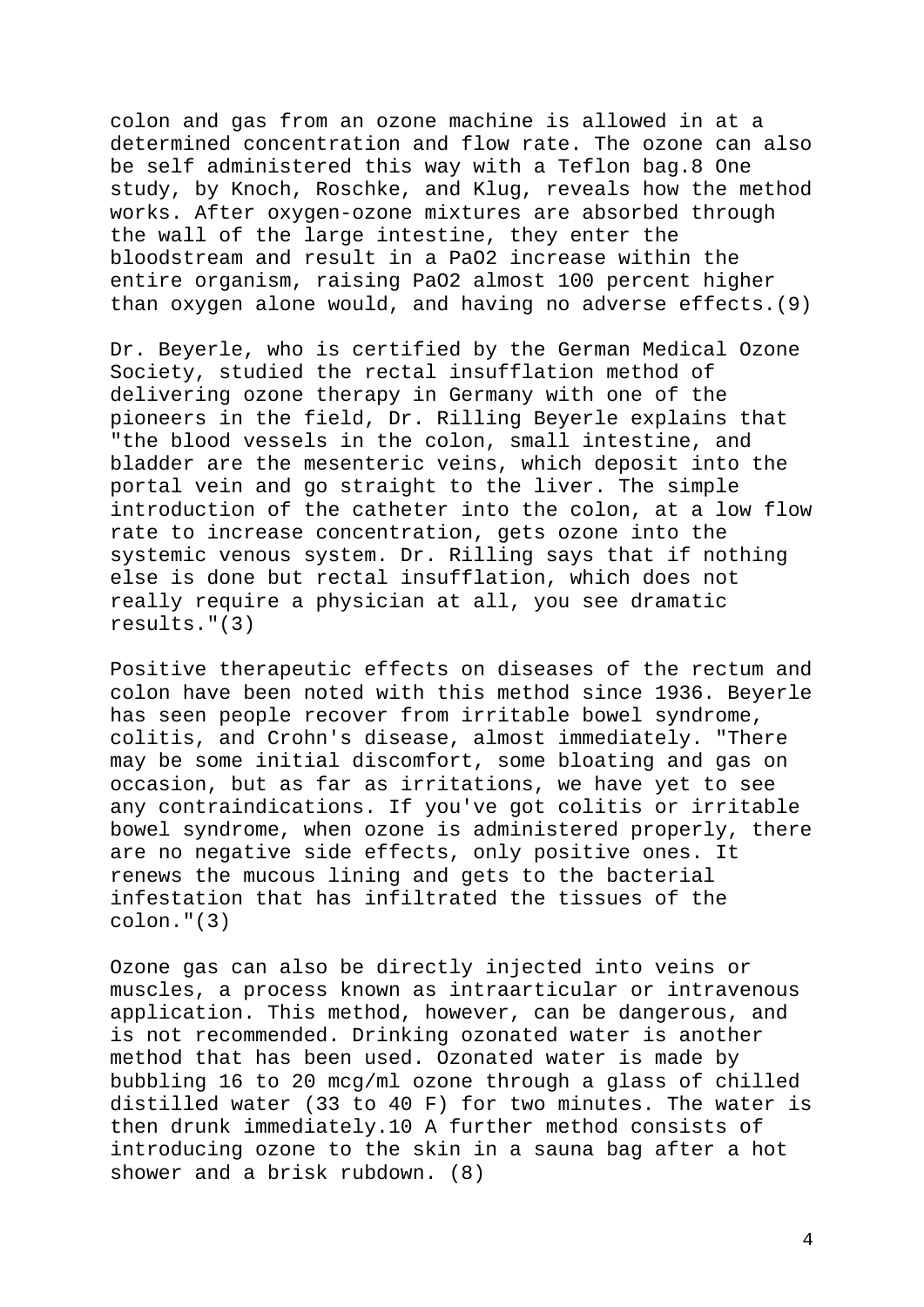### **Ozone Against Cancer**

Low concentrations of ozone have been proven to increase alpha interferon. Interferon is an anti-cancer substance that laboratories ail over the country are trying to reproduce, but with ozone, the body will make its own. Once interferon production is initiated, interleuken-2, another anti-cancer agent, is increased. This sets in motion a cascade of immunological events. Specifically, tumor necrosis factor, macrophages, and phagocytes increase, and immunoglobulin processes, such as IgA, IgE, and IgM, activate. Dr. Beyerle elaborates on how he uses ozone in treating cancer:

"When I treat cancer, I want the body's immune response to take care of it and activate the immunological properties, and this is what we see with cancer. We can work right into AIDS with this because what we're looking at is immunological stimulation."(3)

Beyerle treats prostate cancer with an ozone protocol that he reports has yielded phenomenal results. His treatment includes taking 5 cc of the patient's blood, mixing it with 5 cc of ozone at a low concentration, shaking it up, aerating it, making sure it is saturated, and then reinjecting it back into the prostate. He performs five treatments over the course of 20 days, and the program helps prostatic tumors to shrink dramatically.

Beyerle states that most prostate cancer is contained within a capsule until it is biopsied, and he attributes the overuse of biopsies to the spread of cancer within the body. He prefers to check the prostate with ultrasound, as opposed to biopsies, which he asserts are "overused and one of the very worst procedures that can possibly be done .... I can prove beyond a doubt that is one of the causative agents of spreading cancer."(11) So he feels that a big advantage of ozone is that it successfully treats this cancer while it is still encapsulated.

Beyerle reports major improvement with other types of cancers too, using ozone, including tonsillar, throat, ovarian, colon, and breast cancer. "I have three breast cancer patients now who were supposed to be dead a year ago," he says.(11) Also, he is seeing improvement in breast cancer patients where there is metastasis to the bones, liver, and spinal column: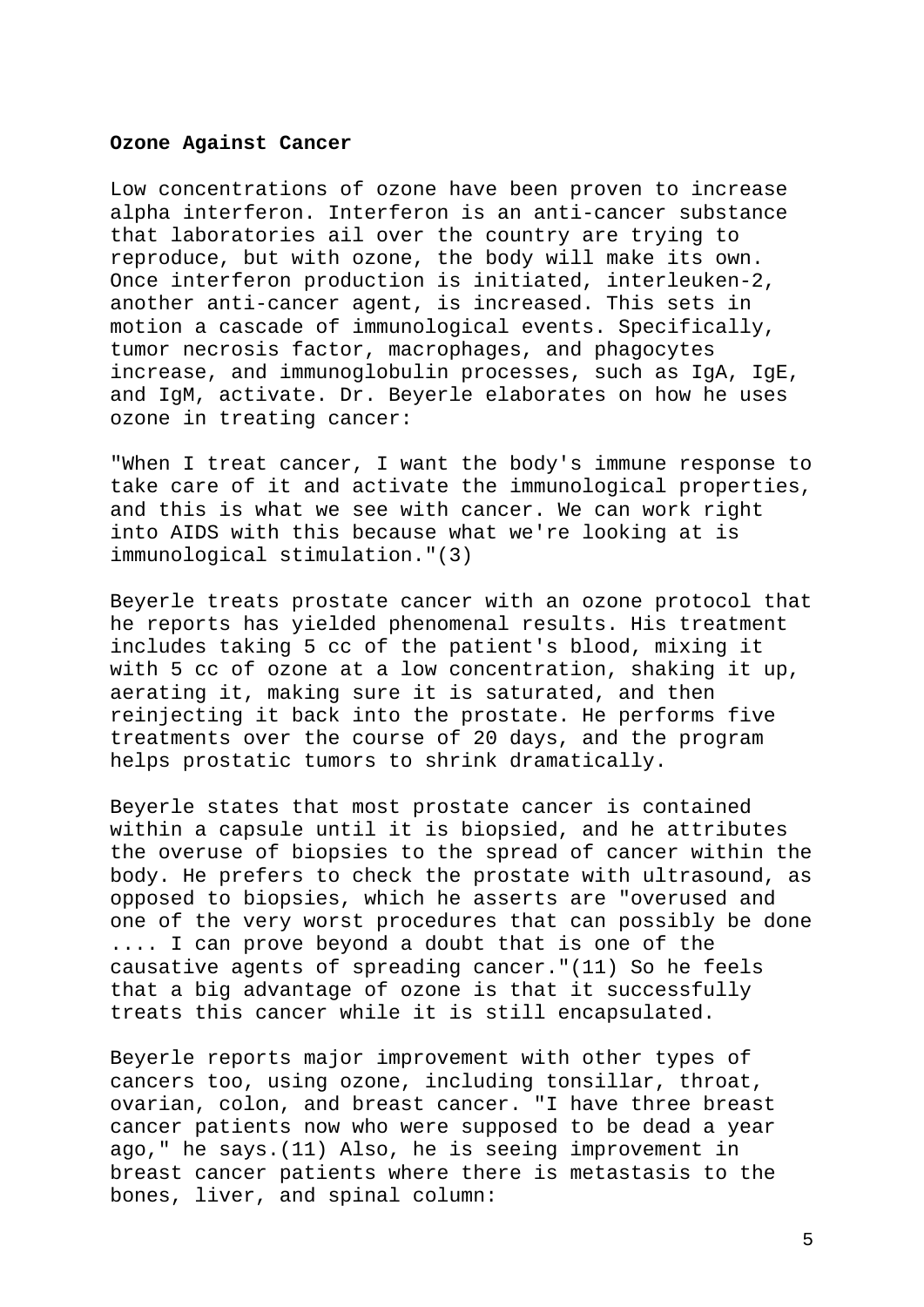"We are seeing patients who were bedridden two years ago and sent home to die. They are becoming ambulatory. Their energy level is coming up. They are gaining weight. And we see these spontaneous fractures in the spine are gradually disappearing. Strength is returning to the musculature. There is no spinal pain." (3)

Beyerle's cancer protocol is not limited to ozone; like most practitioners who use this modality, he combines it with others, and he pays attention to lifestyle factors. So, for instance, he includes immune stimulating botanicals, such as the maitake mushroom. Beyerle also uses ozone to treat noncancerous conditions than can eventually become cancerous, such as fibroids and benign prostatic hypertrophy.

# **HIV and AIDS**

Recent studies support the use of ozone therapy for people who are HlV-positive or have AIDS. In one, Dr. Michael Carpendale treated two male HIV-positive asymptomatic patients with colonic insufflations of an ozone/oxygen mixture intermittently for 180 weeks. Both patients increased their CD4 (T4) cell counts and one, after the 160th week, became polymerase chain reaction negative. According to the doctor, both patients have remained in the best of health, with no infections and no adverse symptoms or malaise. (12)

Dr. Carpendale's program consisted of ozone produced from a portable medical ozone generator13insulated through a Teflon catheter into the patient's colon. For two years, the patients treated themselves daily, and then weekly, with a booster dose (for a total of 73 treatments containing 2065- 2137 mg ozone). CD4 cell counts were monitored about every two months. Studies showed that low doses of ozone in serum stimulated cell growth and larger doses began to suppress it. Furthermore, ozone was shown to reduce HIV in serum and did not adversely affect healthy cells.

In another study, Carpendale and other researchers used colonic insufflations of medical ozone to treat five AIDS or AIDS-related-complex (ARC) patients with intractable diarrhea. Treatments were given daily for 21-28 days with doses of ozone ranging from 2.7 to 3.0mg. Three patients,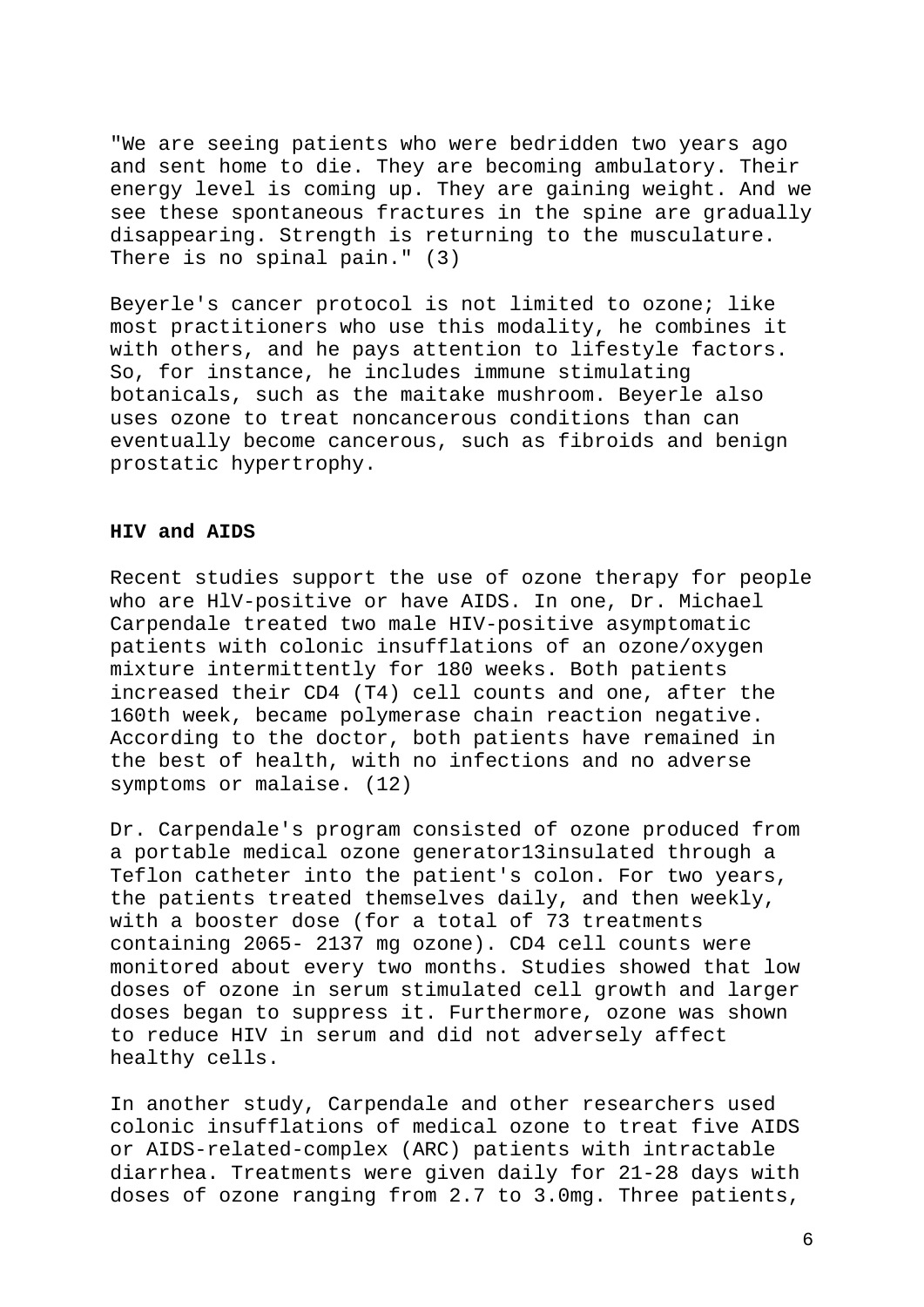whose diarrhea was of unknown cause, experienced complete resolution, and one markedly improved. The fifth patient, whose diarrhea was due to cryptosporidium, experienced no change. No adverse systemic effects were noted during treatment. Carpendale and his colleagues feel that the results of the study reinforce the findings of previous research on colonic insufflation ozone therapy, i.e., that it is simple, safe, and effective. Further, they assert that the treatment should be used routinely to treat chronic intractable ARC/AIDS diarrhea.(14)

Other research, by H. Kief, reports that ozone is "highly effective against viruses and has an unusually high degree of tolerance when administered parenterally."15 The study notes an "astonishing improvement" in AIDS patients where the disease has not severely progressed, and partial remission in 30 percent of cases of complete manifestation of AIDS.

In another study, V. Bocci determined that autohemotherapy arrests the progress of HIV in its early phase due to immunoregulatory TH1-type cytokines and CD7 t-lymphocytes. Bocci concluded that a mild and equilibrated stimulation of the immune system may prevent or delay the fatal transition toward the prevalent production of TH2-type cytokines.(16)

HIV reversal is no small matter. Nathaniel Altman, author of Oxygen Healing Therapies (Health Arts Press), explains: "When I was in Cuba I interviewed one of the chemists doing research on the subject. She said if a person infected with HIV receives ozone before it gets into the lymphatic and bone systems, HIV can be killed and stopped right on the spot." (5)

In Germany, Vetter studied the results of ozone therapy with 100 patients in different stages of AIDS. He concluded that "None of the patients developed any new opportunistic infections or deteriorated compared to their initial condition. Other infections occurred and were overcome, as in the HIV-negative population." 17 Vetter reported that HIV-positive patients need high concentrations of ozone, and that added vitamin C enables a patient to tolerate this without the risk of hemolysis (the breakdown of red blood cells). Success was also attributed to uninterrupted ozone administration, and slow re-infusion of ozonized blood.(17)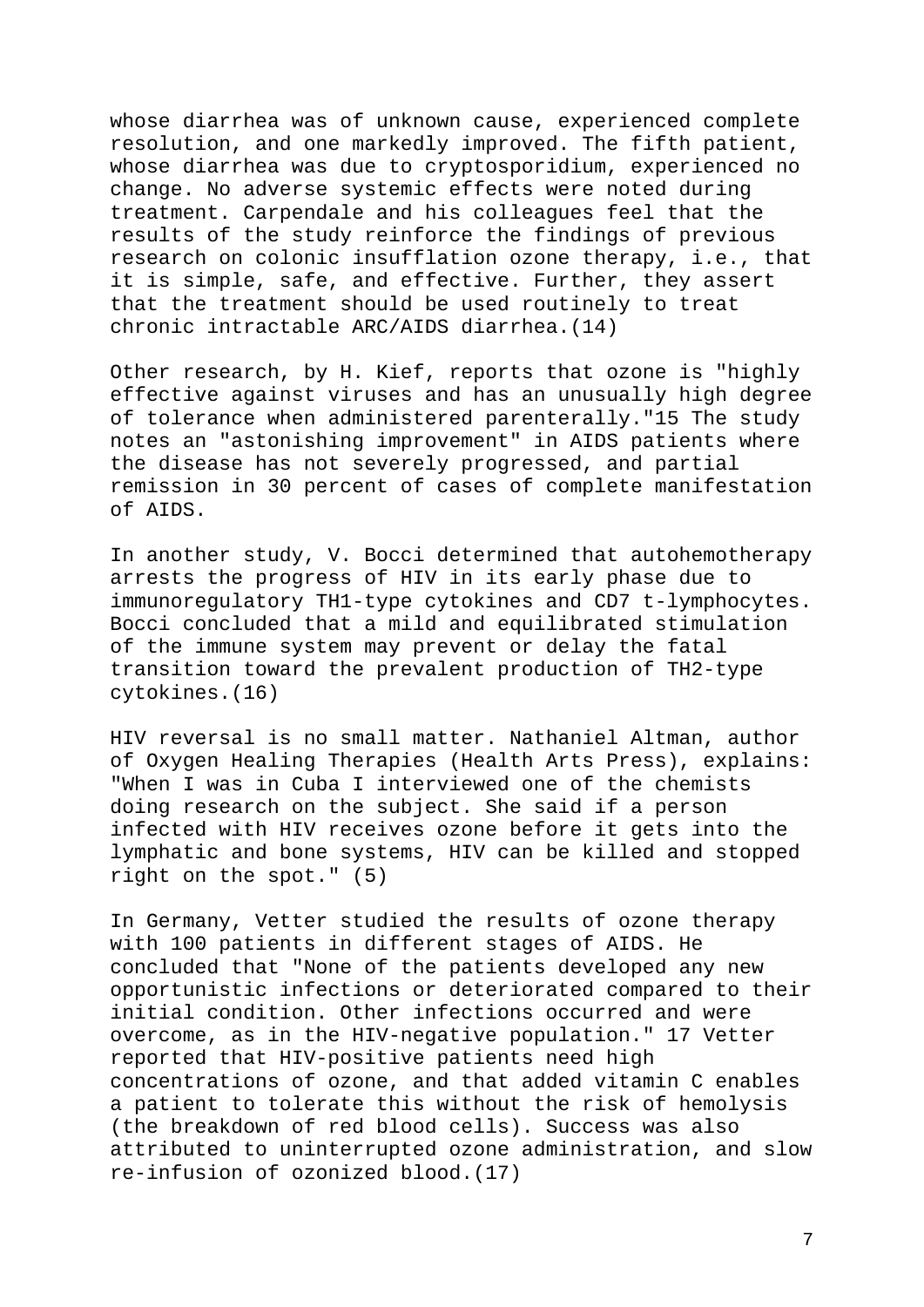Various protocols have been developed for treating AIDS patients with ozone. An anonymous doctor (practicing in a state where ozone users are not safe from prosecution) recommends 12 treatments on 12 consecutive days. "Virtually all the people I have treated -- and I have treated over 170 -- have reversed their condition within days, he reports. "People come in on a stretcher and within days their general condition dramatically improves." This doctor strongly believes that with AIDS, ozone is the most important modality of all because it removes infections and that, at least in western countries, AIDS is a conglomerate of 30 or more infectious diseases as a result of drug use or malnutrition.

HIV Treatment News gives anecdotal accounts that support the idea of success with ozone treatment in AIDS patients. In one story, Jim credits ozone applications in a sauna bag and rectal insufflation with improving the quality of his life and keeping infections at bay. The article states, "In three weeks, his swollen lymph nodes disappeared and blood tests...showed an increase in CD4s...."(18) A second report tells of Mike, who increased his CD4 count by using ozone rectal insufflations and drinking one glass of ozonated water daily. In six weeks his CD4 count increased from 26 to 56, and he reported, "This is the best I've felt in two years." Mike takes some supplements but no medications.(19)

In a third account, Marc tells how ozone helped increase his CD4 count significantly: "I credit the IV ozone with raising my T4 cells from 100 to 365 last fall. Then I stopped doing the IV ozone as I don't particularly like needles. About six months ago, I made an accidental discovery. I smelled the output of ozone passed through the humidifier and noticed it was very weak. I instinctively stopped using the humidifier and did the ozone gas direct. I gave myself an enema with warm water before doing the insufflation. I really feel this has been very effective. Recently, I also started doing the sauna bag ozone dry and I feel the combination in very powerful and very effective. I do both treatments each day. I just don't feel good any more--I feel great! I have never felt better." 20 Marc combines ozone therapy with two tablespoons of apple cider vinegar and water to help digestion and clean the GI tract, and occasional coffee enemas to help the liver dump toxins into the colon.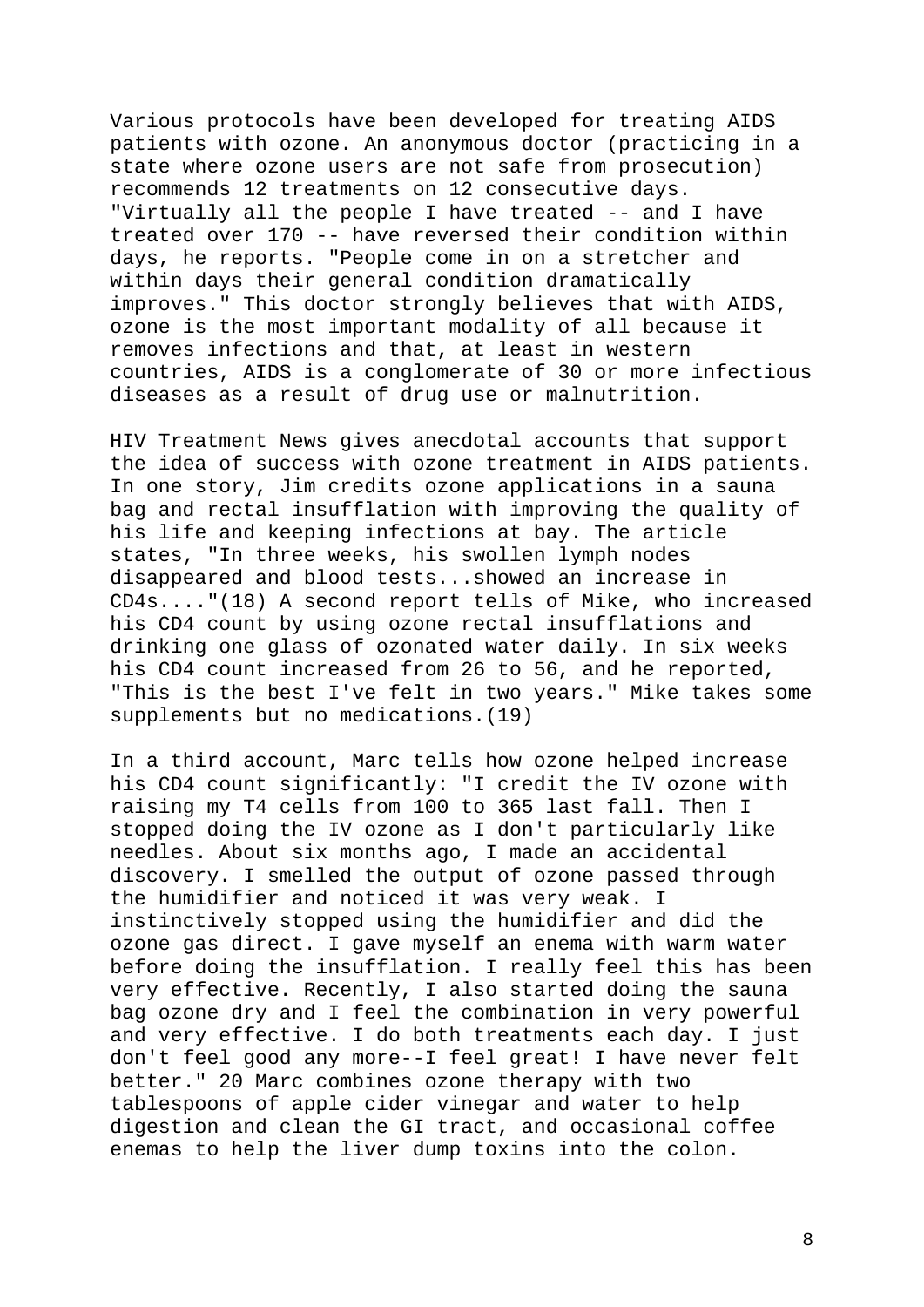Concerning liver--and total blood--detoxification in conjunction with ozone treatment, Dr. John Pittman stresses the importance of these processes:

"In treating hepatitis, direct AHT has been demonstrated countless tines as being effective. By doing this procedure, at least 15 to 21 days, we've been able to see hepatitis completely wiped out. We think, at least, in terms of treating AIDS, you've got to be much more aggressive because there you've got viral particles disbursed through the entire body, not just in the liver. You've also got to get this trash out of the body after you have destroyed all of the viral particles as well as stored toxins and other substances in the blood. "So a detoxification program that focuses on cleansing the blood and opening up all the avenues of elimination is really very important to include in any ozone treatment program. This is probably one of the biggest shortcomings among most physicians using ozone. They don't realize what a powerful tool it is and that it's going to leave a lot of trash in the blood that's been oxidized. I make the analogy that ozone is like a controlled forest fire. It goes in; it burns out the underbrush, and it leaves the trunk of the tree a little bit charred....But, if you come back a month or so later and you follow a very careful rebuilding program--your diet has been excellent, there are detoxification techniques that are being used- -then everything grows back nice and green and it's better than it was. This is, in fact, what we are seeing with our patients." 1

For people with active infections and low T-cell counts, the HIV Treatment News author recommends the following protocol: rectal insufflation (dry ozone)--two to four times daily; sauna bag method (dry)-- once a day; when CMV or any infection is located from the mouth to the esophagus to stomach to small intestines, drink one cup of chilled ozonated distilled water on an empty stomach three times a day; and colloidal silver--l/2 teaspoon two to four times a day, which should eliminate 95 percent or more of all opportunistic infections associated with HIV progression, including pneumocystis carinii pneumonia. (20)

For HIV-positive or immune-depressed conditions with no symptoms, the article suggests: rectal insufflation--once a day, five to seven days a week; and/or the sauna bag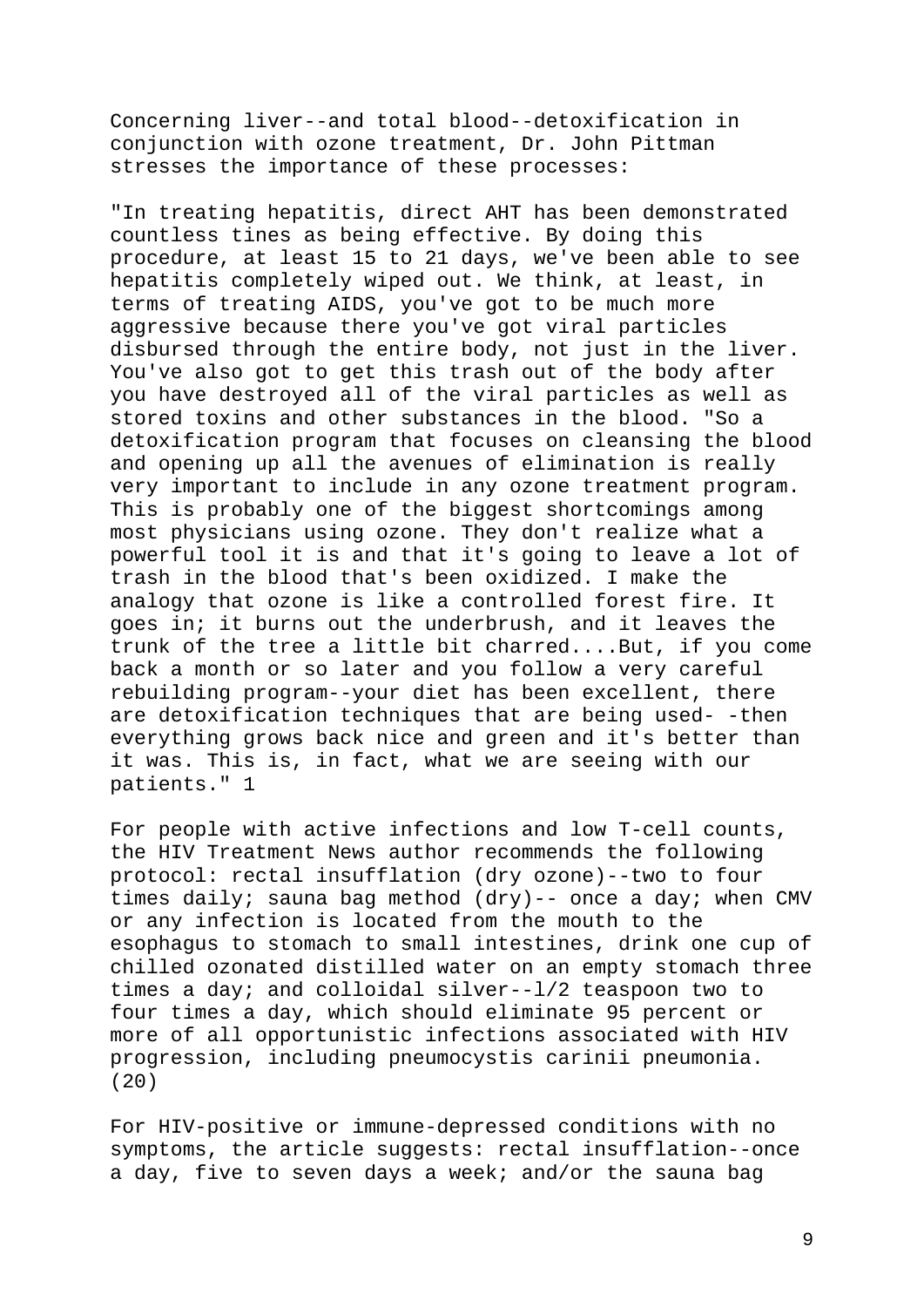method--20 minutes a day, seven days a week, and one glass of chilled ozonated water daily.

Both methods are believed to speed up increases in T4 counts and other immune functions. People with CD4 counts below 50 are especially encouraged to follow the entire protocol, which can be done in sequence (rectal insufflation, sauna bag, ozonated water) and completed in a half hour. The best times are early morning or late afternoon, but these treatments should not be done within three hours of eating a heavy meal. (20)

To support the belief that ozone therapy is safe and essentially free of adverse effects, a data review was carried out involving more than 340,000 patients treated with ozone. Adverse reactions were reported for fewer than six thousandths of one percent of them. 21 In another study, the Society of German Pathologists and the German Society for Forensic Medicine reported 336 adverse reactions for an estimated 5.5 million treatments involving all forms of ozone therapy. It should be noted that the IV method of administration had the most adverse effects, and if only autohemotherapy is considered, adverse reactions are reduced to virtually zero. Those patients reporting side effects are talking about mild myalgia at the site of injection and occasional fever.

# **Countering Free-Radical Ravages--and Aging**

An important benefit of ozone is that it increases the effectiveness of the antioxidant enzyme system, which scavenges excess free radicals in the body. Free radicals are molecules with unpaired electrons on their outer ring. Their structure enables them to latch onto other molecules and damage cells, tissues, and organs. Once this occurs, they weaken physical vitality and can damage body systems, including the neurological, cardiovascular and immune systems. The idea of biochemical invaders impairing immunity and overall health is difficult to grasp, since they are part of the system and not directly visible. By contrast, the impact of outside invaders, such as bacteria and viruses, is easier to understand, as their damage is more visible. It cannot compare, however, to the destruction caused by free radicals. Nothing kills more certainly. Unlike bacteria, viruses, and parasites, which can coexist with the body, free radicals are not friendly coexisters. These have one tendency--to cause havoc in the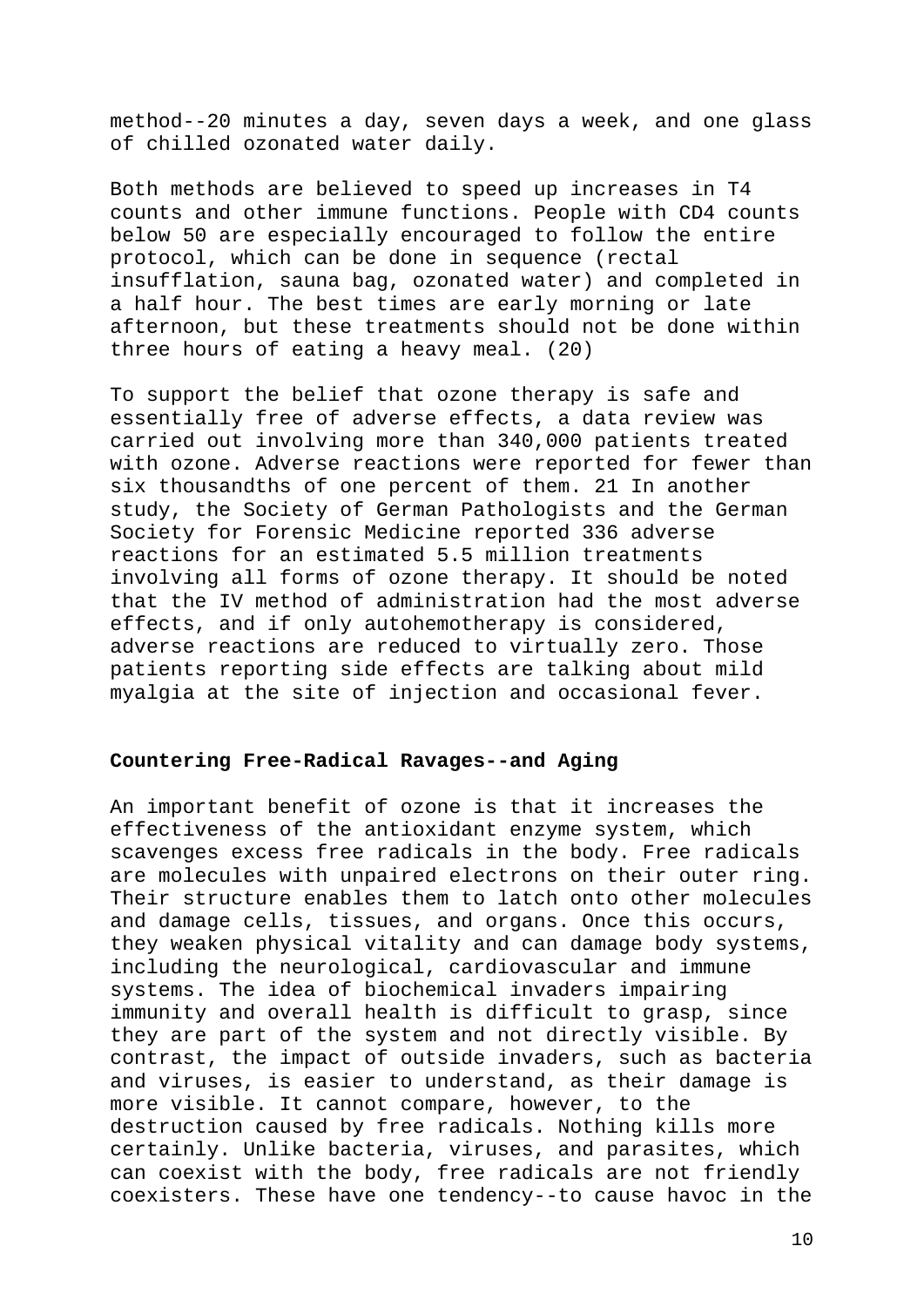system. Free radical damage results in a variety of symptoms and degenerative conditions. According to Dr. Lamar Rosquist, free radicals contribute to over 60 diseases or health-related symptoms, 22 ranging from aging of the skin to chronic fatigue to damage to cell membranes, leading to cell destruction, to damage to DNA, which can cause precancerous conditions.

New theories link the progression of HIV symptomatology to free radicals. HIV Treatment News reports that "HIV, by its unique molecular structure, may produce large amounts of free radicals through a chain reaction process .... Free radicals may have a major role to play in gastrointestinal problems in AIDS, including colon inflammation, malabsorption syndrome and wasting syndrome." (22)

Antioxidants protect cell membranes from free radicals. These oxygen modulators are believed to destroy free radicals by feeding them electrons which change their chemical structure into more stable compounds, like H2O2 (hydrogen peroxide), that actually enhance the oxidation process by creating more cellular energy. (22) Dr. Beyerle explains how cellular energy is increased with ozone:

"Once in the blood, ozone reacts with fatty acids and the cell membranes of erythrocytes. Ozone's reaction at the membrane starts glycolysis, the breakdown of fats. This increases ATP, which is the energy system in the body. This, in turn, carries and releases oxygen molecules. More oxygen in the system enables the organism to do a variety of things, since the body thrives on oxygen. "Most microbes are anaerobic; they thrive without oxygen, and cannot live in the presence of added oxygen in the bloodstream. The ozone and the fatty acid cell membrane then do a reaction that occurs at that membrane which creates peroxide. A lot of destructive processes that go on are due to an accumulation of peroxide. That's why antioxidants are so important, in not only ozone treatment but in day-to-day living, because of all the environmental pollution that occurs. When that happens, it creates an increase in peroxides that go unchecked. What happens is that when these peroxides accumulate within the cell, there's an increased production of a specific biochemical called 23DPG diphosphoglycerate, which enables oxygen to be released from the hemoglobin molecule. "Now all of a sudden we're freeing up more oxygen from the hemoglobin molecule. Hemoglobin carries oxygen. Now, we've got all

11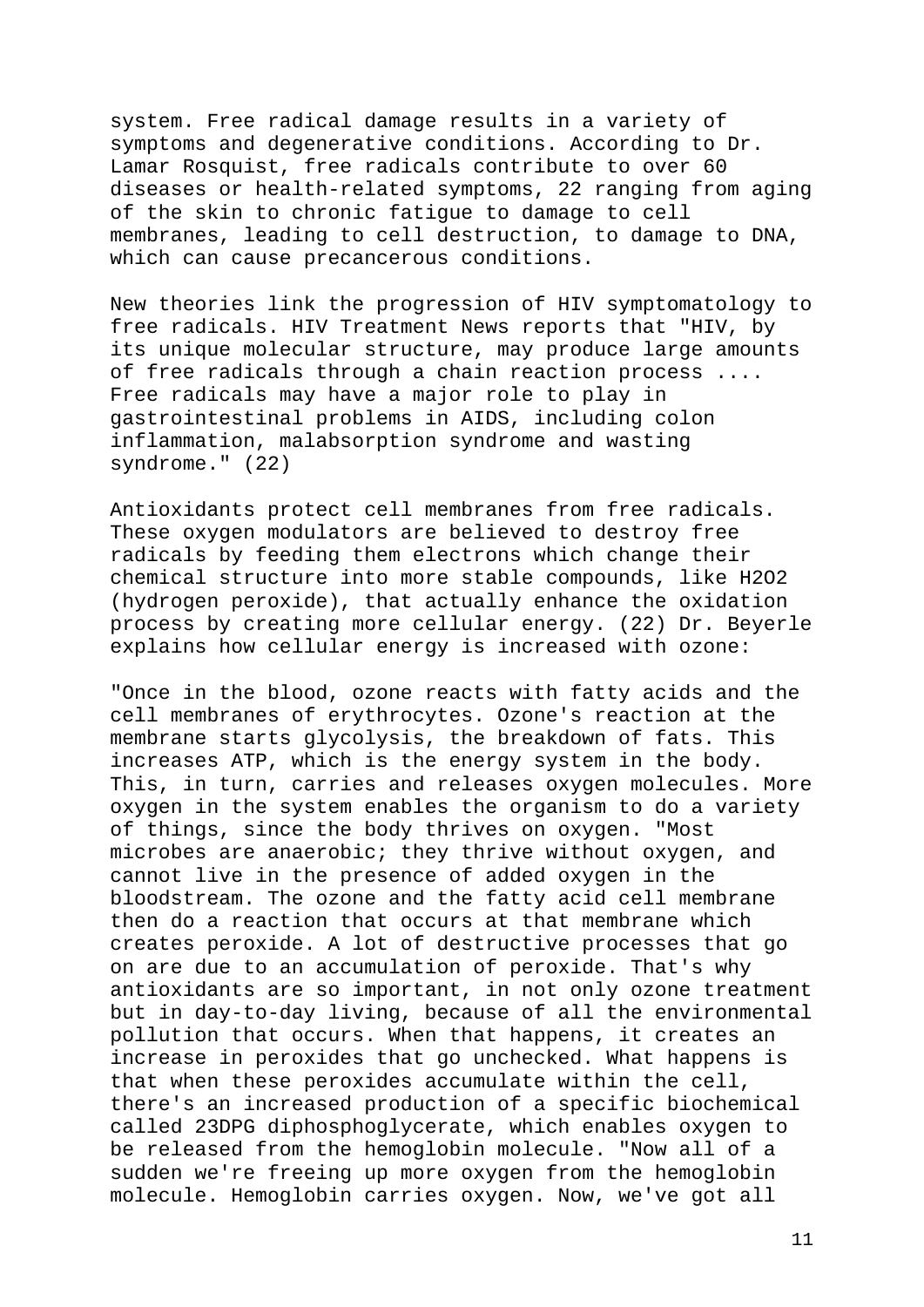this oxygen released going throughout our vascular system and it has antimicrobial, antiviral activity. This is the latest German research." (11)

Antioxidant vitamins, such as vitamin C, vitamin E, and beta carotene, also act as free radical scavengers. They help remove free radicals from the body after trapping them in what is called the highly reactive singlet oxygen, and they prevent new free radicals from being formed. In essence, they absorb the molecule's altered energy state and return it to a normal state without hamming the system.

In short, oxygen helps to protect cell membranes from free radical damage and thus prevents premature aging, cancer, heart disease, and many other degenerative conditions. Every second, oxygen fights on behalf of every cell in the body. Oxygen, ozone, and substantial quantities of various nutrients, including beta carotene, vitamins C, E, B6, zinc, selenium, glutathione, pygnogenol, and quercetin, help the body to better utilize oxygen. Combining the right amount of vitamins with a live foods diet, and adjunctive therapies as needed, prevents premature sickness and aging.

Some doctors envision ozone being used by the general population for its rejuvenating effects. One, a doctor from a state in which ozone use is not approved, says that, in fact: "This is the main application I would like to use it for in the future--to get people younger and have them live almost as long as they want to."

The doctor goes on to explain his enthusiasm for ozone as an anti-aging factor: "Ozone, first of all, has what I have called the homeopathic ozone effect. This reverses most latent overt aging factors and disease processes that happen in the body that you don't even know about. In a six-month period, after just one ozone application, virtually every single person tells me of dramatic improvements. "The second thing is the immune-modulating effect of ozone and the reduction of allergic factors. An allergy is an accumulation of fluid. It prevents you from absorbing nutrients and causes other symptoms. Any person who has significant allergies is in a constant state of nutritional deficiency. "Third, it reverses the crosslinking of the collagen and reduces the aging pigment ... By reversing those things, it will restore the elasticity in all tissues. "It removes the arterial plaque the same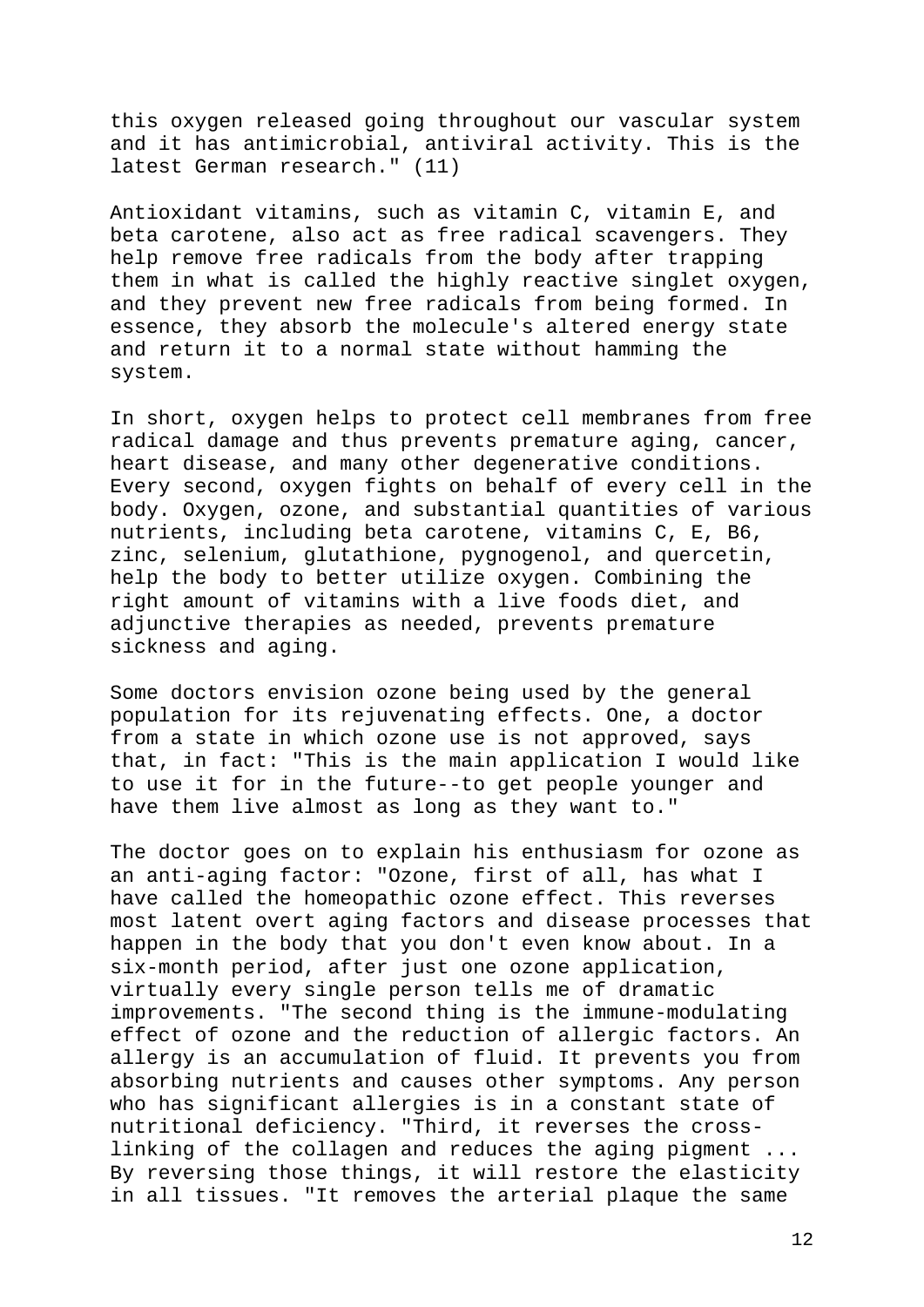way it removes plaque in the pipes of heating/airconditioning systems. It also removes the fibrin in the veins by breaking it down to pieces that are recognized by the macrophages and then scavenged away. Indirectly, it works like a rotor-rooter by changing unnecessary fibrin deposits or arterial plaque to a point from which both the arteries and veins are cleaned out. Obviously, if you have more circulation to all parts of your body, all toxins can be removed and every cell of the body functions better. "... As far as immune modulation is concerned ... many researchers say that a person is as old as the immune system. If you can have a perfectly young immune system, the rest of the body will follow suit and you will be as young as your immune system again."

### **One Part of the Therapeutic Picture**

Clinicians usually recommend ozone as part of a larger holistic protocol in the treatment of seriously ill patients. It's thus a supplemental therapy used in conjunction with other treatment modalities. Dr. John Pittman explains:

"I rarely give ozone treatments unless they are combined with some other supportive therapy. Admittedly, the shortcoming of doing this is that you don't always know which component is most beneficial. But I certainly know from experience which things generally help the most. Combining ozone with proper dietary therapies and addressing other cofactors, particularly in the GI tract, you can see tremendous changes in a person's constitution. Their blood work can turn around, and it definitely can improve the quality of life of an individual as well as the length of their life."

"We have a program... set up for patients who come from all around the country and stay from three to four weeks undergoing daily treatment, six days a week. It includes daily ozone therapy as well as IV infusions, such as vitamin C, three times a week, and also EDTA chelation. Chelation therapy is primarily for opening up capillaries and increasing the ability of the oxygen and ozone to permeate the tissues." (1)

It's Pittman's observation that the best benefits occur when ozone is taken on a daily basis: "The halflife of ozone is 45 minutes. After that time, it breaks down into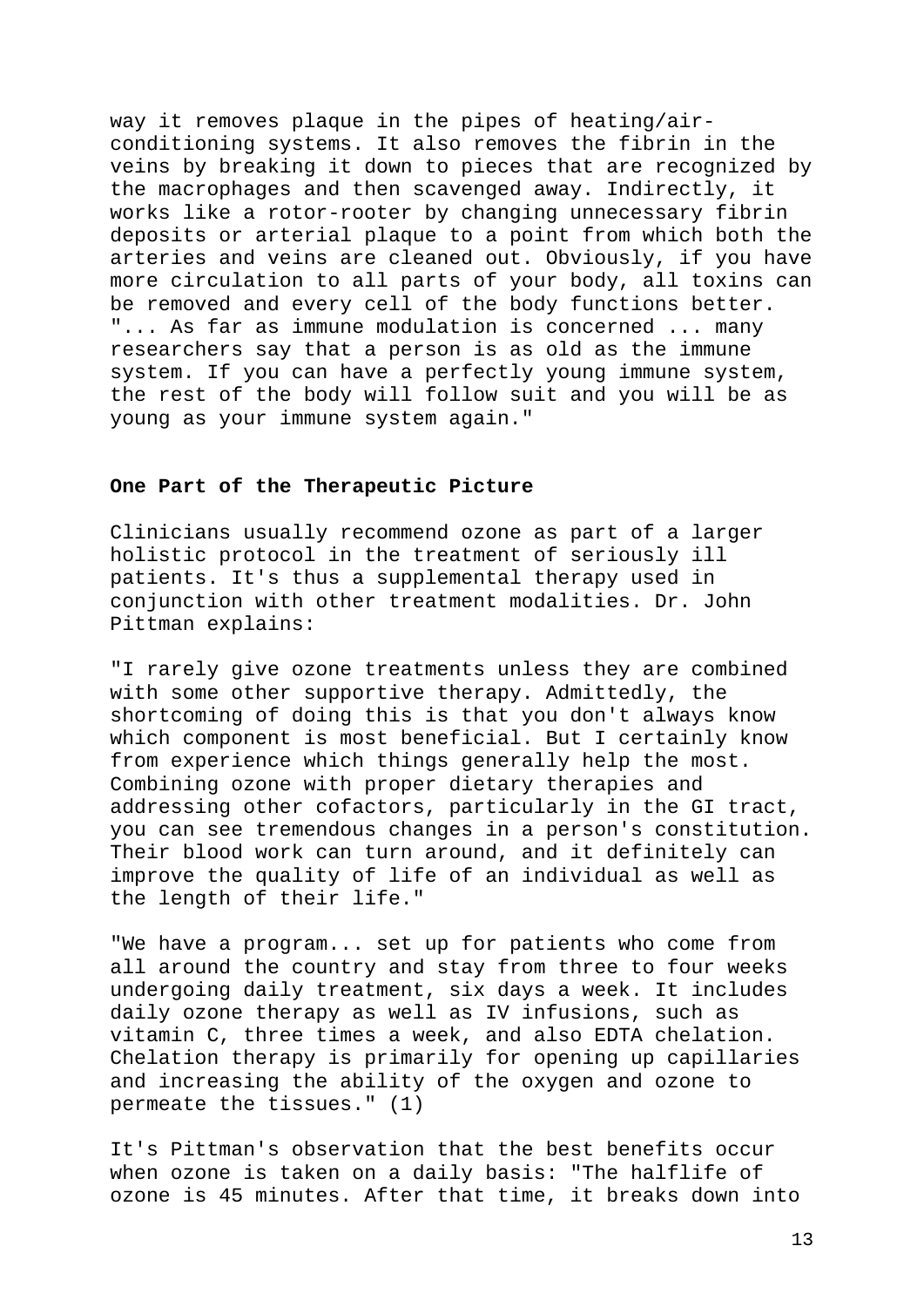oxygen. In the meantime, what it's really doing is transferring its high-energy electron to other elements in the blood and producing various peroxide formations that are continuing this oxidative effect. The powerful oxidative effect appears to last 24 hours, making a daily treatment the most effective way of using ozone."

According to a doctor who, because of state regulations, must remain nameless, ozone treatment is a recommended first step for all patients. It reduces the toxic load due to infections, allergies, and other conditions, and it may even make further treatment unnecessary. "It's just a basic therapy that will enhance every treatment mode afterwards."

This physician does stress that ozone is not an end-all in itself, but rather one modality in a holistic program: "I always say, first you have to restore the nutrition. Then you have to restore the mind-set. After that, you can go into specific programs for specific conditions, which include ozone. I give ozone to virtually all of my patients as a basis of therapy because sometimes just one ozone treatment resolves their problem. Then they don't need anything else. Obviously, if they have a serious degenerative disease, like cancer or cardiovascular disease, chronic obstructive pulmonary disease, or infectious diseases of any kind, they need more intensive treatment. We like to give ozone in cancers and AIDS, for instance, for 12 days. For hepatitis, it's usually just for eight days. Most allergies respond to four-day treatments. For acute infections, including pneumonia, usually one single ozone application does the trick. Then if this person is in a relatively good nutritional state, this is all it takes and the body takes care of itself from there on out. It's very important to understand that with all degenerative diseases, a combination approach is necessary."

## **Obstacles to Ozone's Use**

While ozone is without doubt a wide-spectrum healing modality, it's also, in this country, one that's widely ignored, and even suppressed. Nathaniel Altman surmises that "because these elements are very available and also nonpatented, the pharmaceutical industry has not been very happy with them." 5 The profit motive isn't there with ozone as it is with patentable drugs, so there hasn't been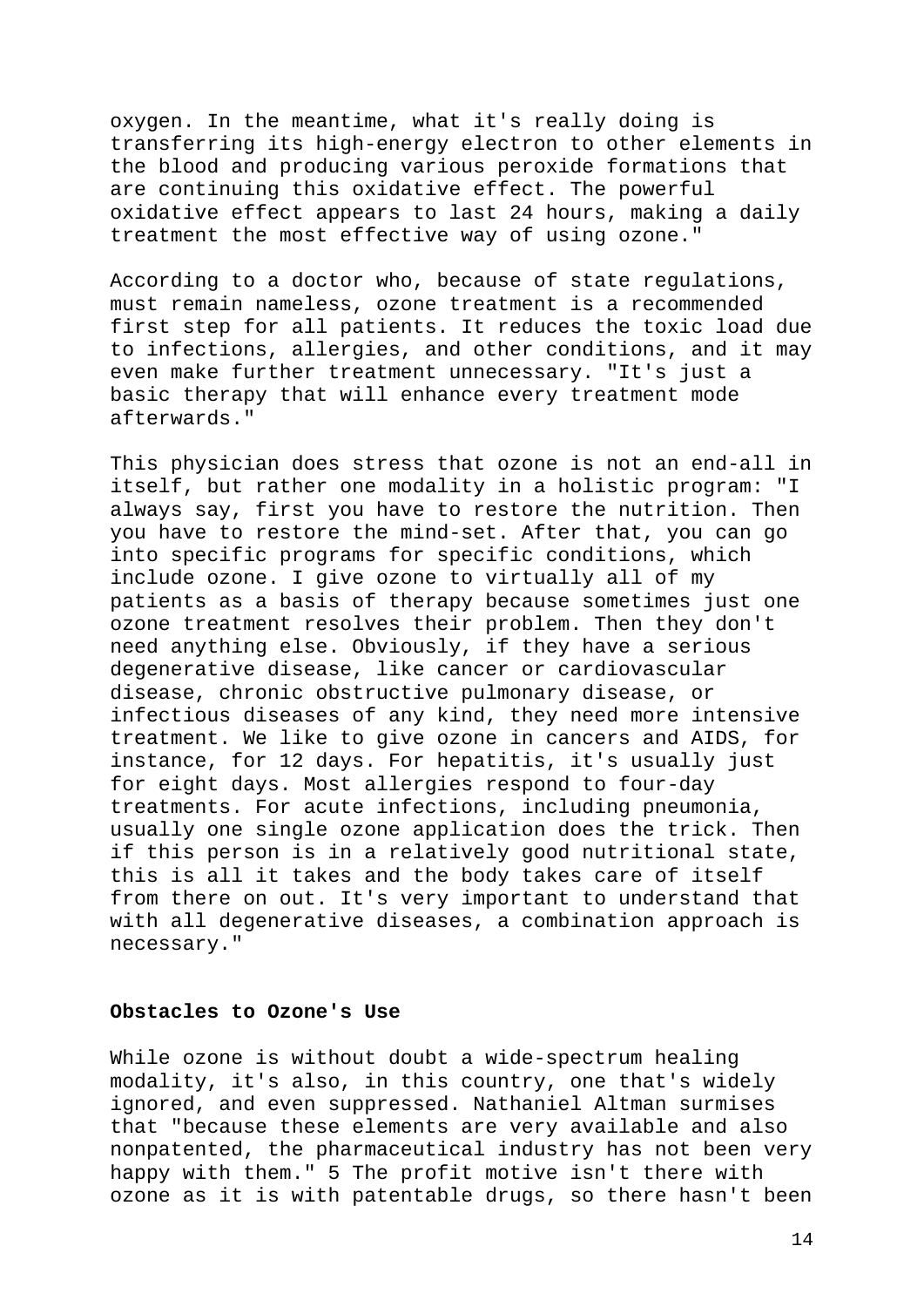the impetus for private companies to do expensive studies of this modality. The unfortunate result: medical ozone has been, in more ways than one, an invisible healer. The general public is simply unaware of it as an option. In fact, most states prohibit the use of ozone therapy, the rationale being that American researchers must first prove that the process will not harm people. That it has been used safely in Europe for decades doesn't seem to count.

In a situation frustrating to those familiar with ozone's potential, funding for research is continually denied by the National Institutes for Health, while exorbitant sums are earmarked for less effective, but more conventional, treatments. The situation doesn't seem to make sense. For instance, State University of New York virologist Bernard Poeisz has found that ozone could be used for "almost seemingly complete destruction" of HIV without affecting blood protein, and yet the NIH has refused funding, saying it was not a priority. Dr. Kwaku Ohene-Frempon, head of Children's Hospital Sickle Cell Center, says that "ozone kills bacteria" and "supplies a lot of oxygen to tissues that need to be repaired." Seventy-two thousand people in the U.S. suffer from sickle cell anemia and the NIH spends about \$70 million a year to try to alleviate the disease. However, they will not fund ozone research, even though Cuban doctors find that ozone cuts the length and severity of painful sickle-cell episodes in half. 24 Nor will research on ozone for diabetic conditions be funded, despite the fact that Germany has been healing diabetic wounds with ozone for quite some time. Dr. Beyerle expresses the sentiments of the frustrated practitioners. "Extensive studies have been done in other countries," he points out. "It amazes me to see the literature that is being published and utilized in Germany and Europe but has failed to appear in literature or clinics in this country."

Beyerle goes on to explore the reasons for this: "In my opinion, it's all politics. It starts at the beginning with our FDA, which is tremendously influenced by our drug companies. Drug companies give almost 80 to 90 percent of funding for medical schools. That's a fact. If drug companies have an influence on medical schools and medical research, then this information will never get there. Ozone's cheap. All you need is pure oxygen, an ozone generator, and the proper training. I just recently met with two professors from Frankfurt working using ozone with cancer for over 15 years, and having spectacular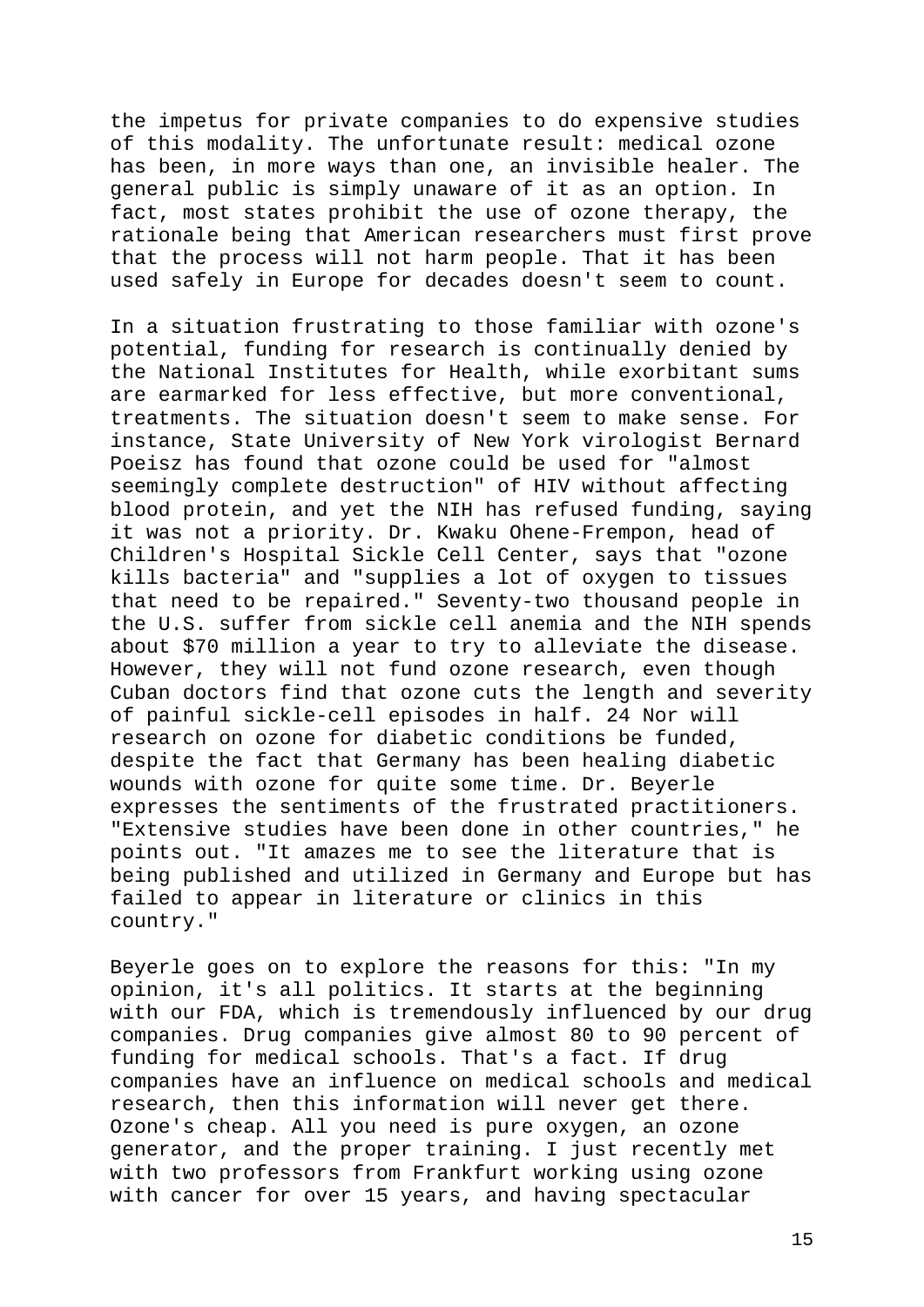results. Why isn't it here? We have a medical mafia. There's too much money being made in medicine for certain companies to allow something so inexpensive and so worthwhile to be introduced in our country that's not a money-maker." (11)

### **Ozone Overseas**

Overseas, the picture is different. Medical ozone is used in Germany, Austria, Switzerland, Italy, Russia, and Cuba; and England and France, while they don't use ozone medically, do treat drinking water with it. (24)

Recently, the Twelfth World Congress of the International Ozone Association was held in Lille, France. It was well attended by researchers from around the world, some of whom are at a loss to under stand America's seeming domination by an FDA out of step with the latest in research, and out of control.

The papers presented at the Lille meeting covered a whole gamut of areas in which medical ozone has proven of value. Heart disease was one; ozone treatment was shown to improve the status of patients with ischemic cardiopathy, fostering diminution or disappearance of irregular heart rhythms, decreases in coronary failure, and increased fitness levels.25 When used in the treatment of earlystage stroke, ozone also demonstrated benefits, according to a German study. 26 Glaucoma was another condition for which scientists reported ozone's benefits, 27 and central nervous system disorders were also shown to be helped.(28)

In orthopedics, ozone has a significant contribution to make, as reported by C.H. Siemsen, of Buxtehude, Germany.(29) He stated that "The application of medical ozone in acute and chronic painful diseases of the joints is an alternative method of treatment for obtaining rapid pain relief, decongestion, subsidence of effusion, a reduction in temperature, and an increase in motility." Siemsen reported that a number of therapy-resistant painful joint conditions were recently treated with ozone for the first time, noting that the treatment is a lowrisk one.

The Cubans, in particular, seem to be keeping abreast of ozone's possibilities. Cuba's Ozone Research Center, at Havana's National Center for Scientific Research, recently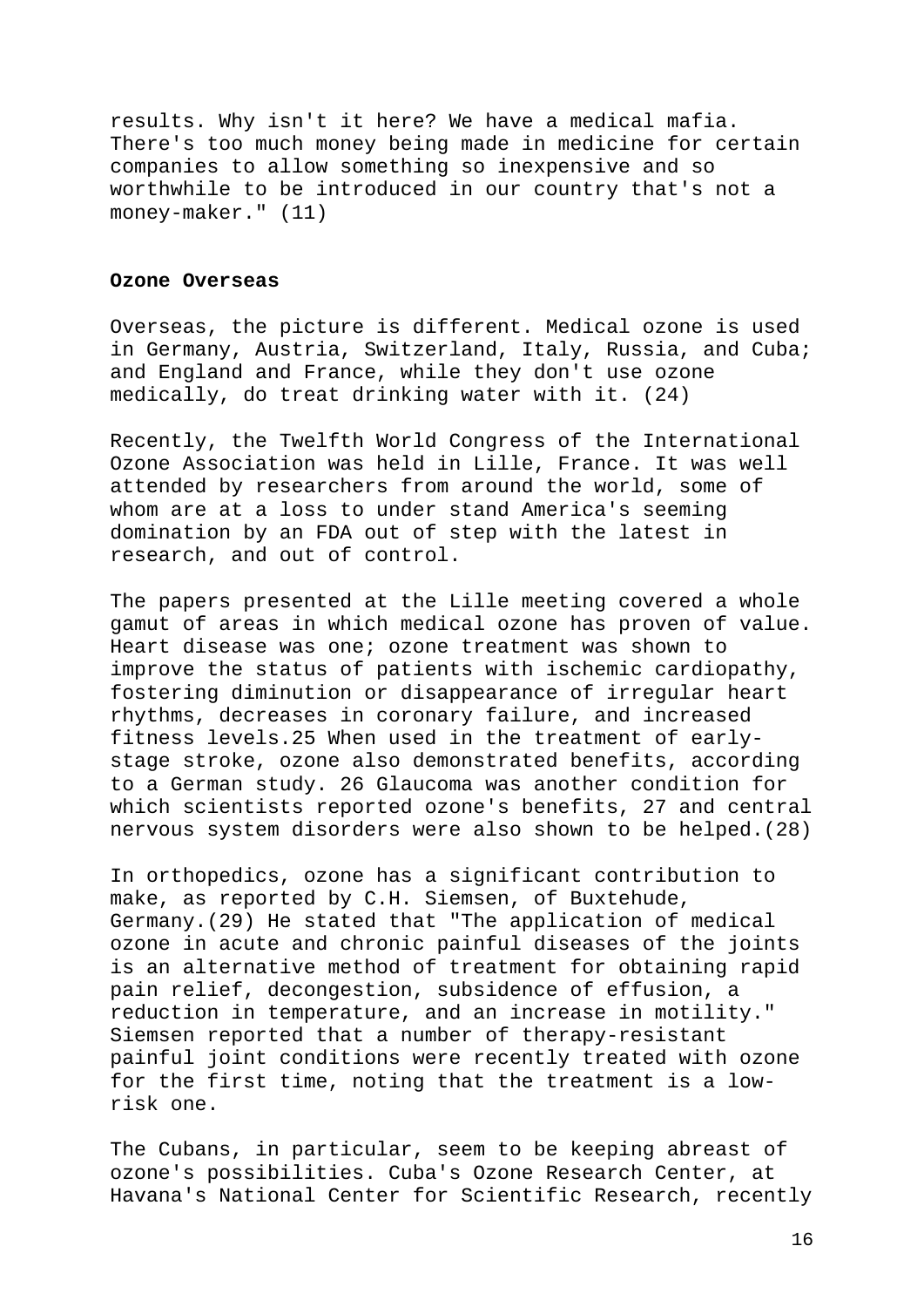investigated the cholesterol- lowering effect of the substance. F. Femandez and others reported on a positive effect found for ozone in cholesterol metabolism, as well as in the stimulation of the antioxidative defense system. (30) Other researchers from Cuba reported on clinical improvements in humoral immunity for children who received ozone treatments. (31) Children with hearing loss benefited from ozone too, according to Cuban researcher E. Basabe and his colleagues. (32) In a double-blind study with 34 children, hearing loss was reduced in the ozonetreated group. Ozonized oils were used in still other Cuban studies to successfully treat candidiasis 33 and giardiasis, a parasitic condition.(34) In yet another area, a report on the influence of ozone treatment in sports medicine gave details on improved aerobic performance in individuals receiving blood treatment and rectal insufflation of ozone.35 The allotrope's effects on intracellular metabolism and utilization of free fatty acids were credited here. An Italian paper seemed to back this up. E. Riva Sanseverino and P. Catellacci of the University of Bologna's Institute of Human Physiology summarized their findings thus: (38)

"On the basis of the circulatory and biochemical positive effects of ... oxygen-ozone therapy, a study was programmed in order to check if physical activity in humans is improved by treatment with medical ozone administered by means of ... AHT. Preliminary observations indicate that physical activity, performed 12- 24 hours after one or several administrations of medical ozone, is improved by 8-12 percent."

Other reports at Lille concerned dermatology in Russia, and how ozone is being successfully used there37; and ozone's disinfectant uses in oral surgery. (38,39) So the wide-spectrum applicability of ozone therapy was certainly in evidence at the meeting. This is not to say that ozone's problems with acceptability by the mainstream were ignored at the Lille symposium. V. Bocci, of Italy's University of Siena Institute of General Physiology, acknowledged these in a general talk on ozone therapy. This modality is still only used legally in a handful of countries and American states, and Bocci, in a realistic overview of the therapy's status today, suggested some reasons why.(24)

First, Bocci feels, the biological basis for ozone's therapeutic effectiveness needs to be further clarified.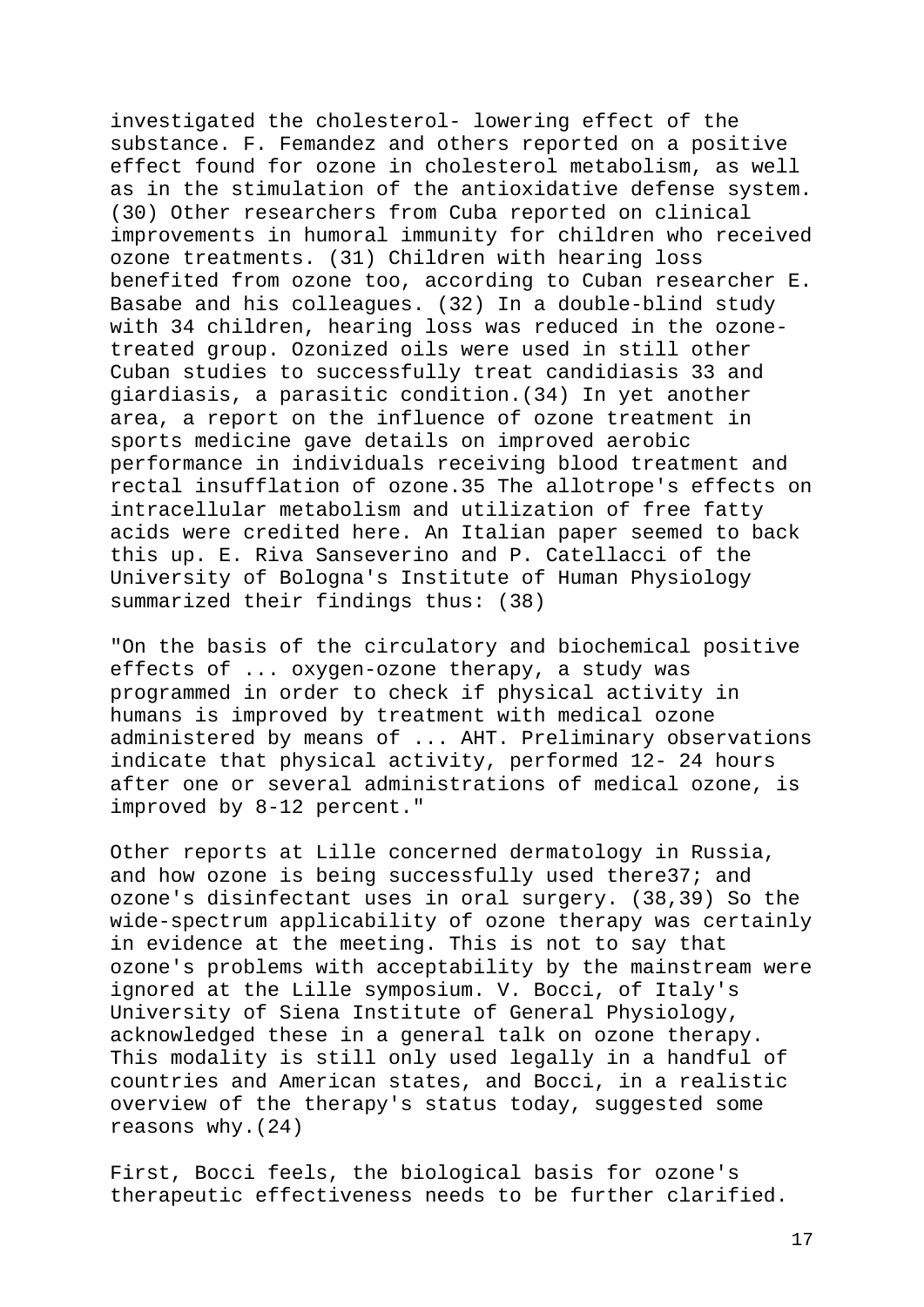More study is definitely needed, but with a lack of support from the pharmaceutical industry, there's the ever-present funding problem. Bocci acknowledged too that reports of ozone's benefits have at times tended toward the subjective and anecdotal; this is a consequence of the fact that clinical experience with ozone, although vast, has remained limited to private practice. Bocci also acknowledges two other factors that have not worked in medical ozone's favor--unfortunately, some practitioners have used this modality improperly; and people are prejudiced against the concept of ozone because they have in mind the pollutant type.

### **What the Future Holds**

Despite these problems, Bocci's assessment of ozone therapy today was an upbeat one. The general sense of his presentation was that this is a therapy that has already contributed so much, and that in the future will benefit people even more, providing some interesting investigative work along the way. These were some of his final remarks: "...Ozonated autohemotherapy performed with an optimized procedure represents a powerful therapeutic approach. Its main advantages are the lack of toxicity, often a feeling of well-being, and the equilibrated, although slow, stimulation of cytokine production accompanied by improved oxygenation and metabolism. Both in the treatment of neoplasia, particularly after chemotherapy, and of chronic viral diseases, the frequent report of well-being after treatment is relevant because the quality of life of these patients is generally poor. We are planning to investigate the reason for euphoria and we believe that it may be due to an immune-neuroendocrine response elicited by the ozonated blood. "On clinical grounds there is also the need to carry out extensive and well-controlled clinical trials in several diseases, including HIV infection. The treatment is simple to execute, safe, far less expensive than comparable procedures, and could be carried out easily... in Third-World countries, where it could be applied also to several parasitic diseases." 24 In short, Bocci is optimistic about the future of ozone. He cites increased precision in ozone dosing, with reproducible delivery systems, as a plus for this healing technique. And he says that ozone is now considered a cytokine inducer, with immunorestoration potential. Indeed, the studies--both his own and those of other researchers--are there to back up this last contention. (16, 40, 41, 42,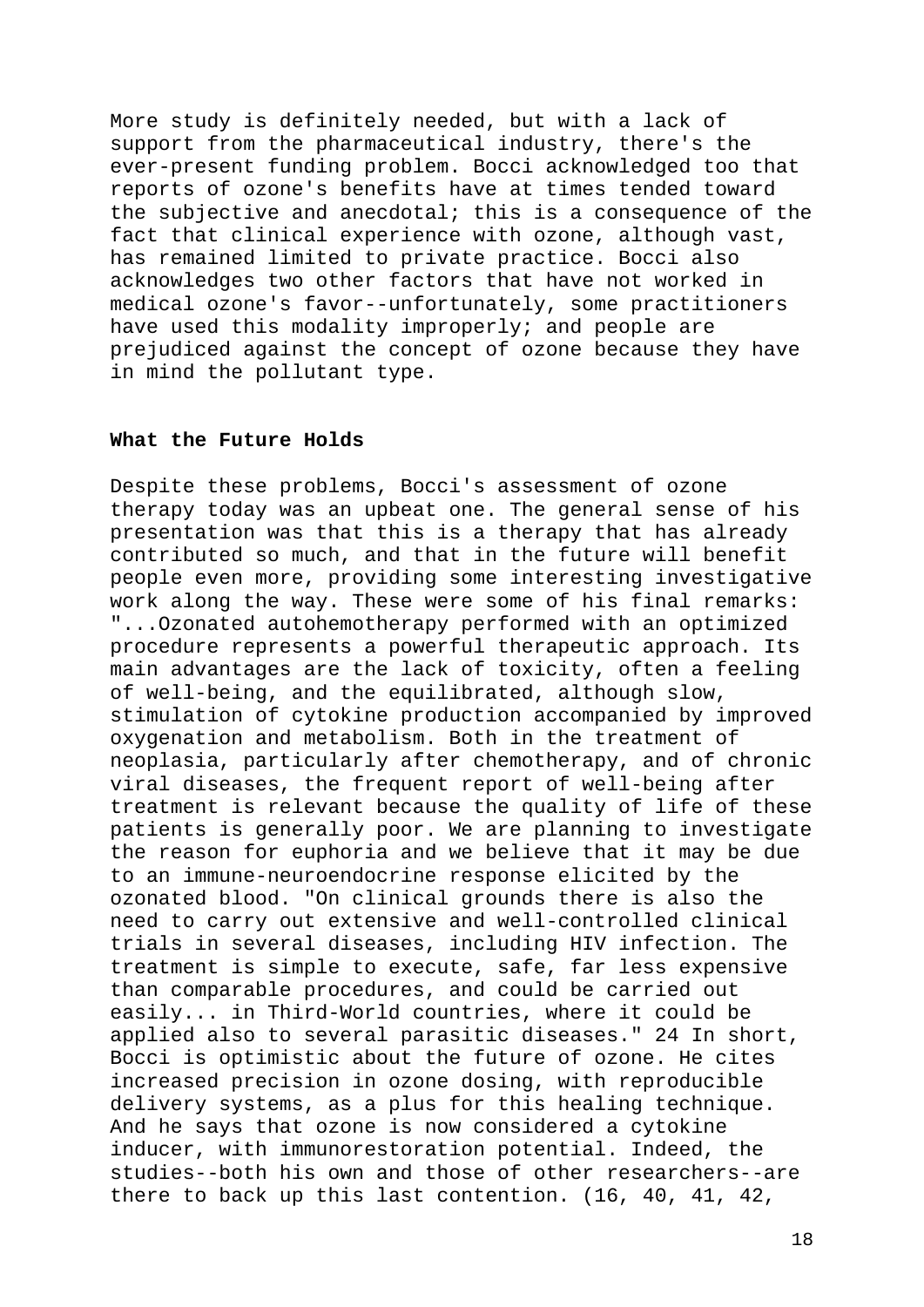43, 44, 45, 46) As the century draws to a close, this modality should become increasingly visible. The public is growing disenchanted with toxic and problematic "magic bullet" remedies, and more interested in holistic and natural approaches to health care. So it's only a matter of time before ozone comes into its own.

#### *SOURCES*

*1. Gary Null interview with Dr. John Pittman, 2/23/95. 2. Gerard V. Sunnen, M.D., New York University-Bellevue Hospital Medical Center, "Ozone in medicine: Overview and future directions." Journal of Advancement in Medicine, 1988. 3. Gary Null interview with Dr. Stanley Beyerle. 2/23/95. 4. M.S. Harken, "Factors influencing the ozone interaction of enteric viruses in effluent." Ozone: Science and Engineering.1985, 6:235. 5. Gary Null's interview with Nathaniel Altman. 4/13/95. 6. Medical doctors interested in learning the technique can obtain Dr. Frank Shalienberger's video presentation by calling 1-800-468-0464. 7. V, Bocci, "Autohemotherapy after treatment of blood with ozone: a reappraisal." The Journal of International Medical Research. 1994, Vol. 22, pp. 131-144. 8. M. Konlee, "Updated information on ozone," HIV Treatment News, June 27. 1994, Report #6, p. 10. 9. H.G. Knoch, W. Roschke, and W. Klug, "Ozone/oxygen therapy in proctology," OzoNachrichten. 1987, Vol. 6. 10. M. Konlee, op. cit., p. 12.*

*11. Gary Null's interview with Dr. Stanley Beyerle, 8/29/94.*

*12. M.T.F. Carpendale, M.D., and J.K. Freeberg, "Ozone inactivates HIV at non-cytotoxic concentration." Journal of Antiviral Research, 1991.*

*13. Manufactured by Hansler, Iffezheim, Germany.*

*14. M.T. Carpendale, J. Freeberg, and J.M. Griffiss, "Does ozone alleviate AIDS diarrhea?" Journal of Clinical Gastroenterology, Sept, 1993, Vol. 17, No.2, pp. 142-5. 15. H. Kief, The treatment of viral diseases with ozone," Ludwugshafen Er fahrungsheilkunde, 1988.*

*16. V. Bocci, "A reasonable approach for the treatment of HIV infection in the early phase with ozone therapy (autohemotherapy). How 'inflammatory' cytokines may have a therapeutic role," Institute of General Physiology and Nutritional Sciences, University of Siena.- Italy. 17. H. Vetter, naturopathic practitioner, Hohenpdssenberg, Germany, "AlDS--can ozone help?"*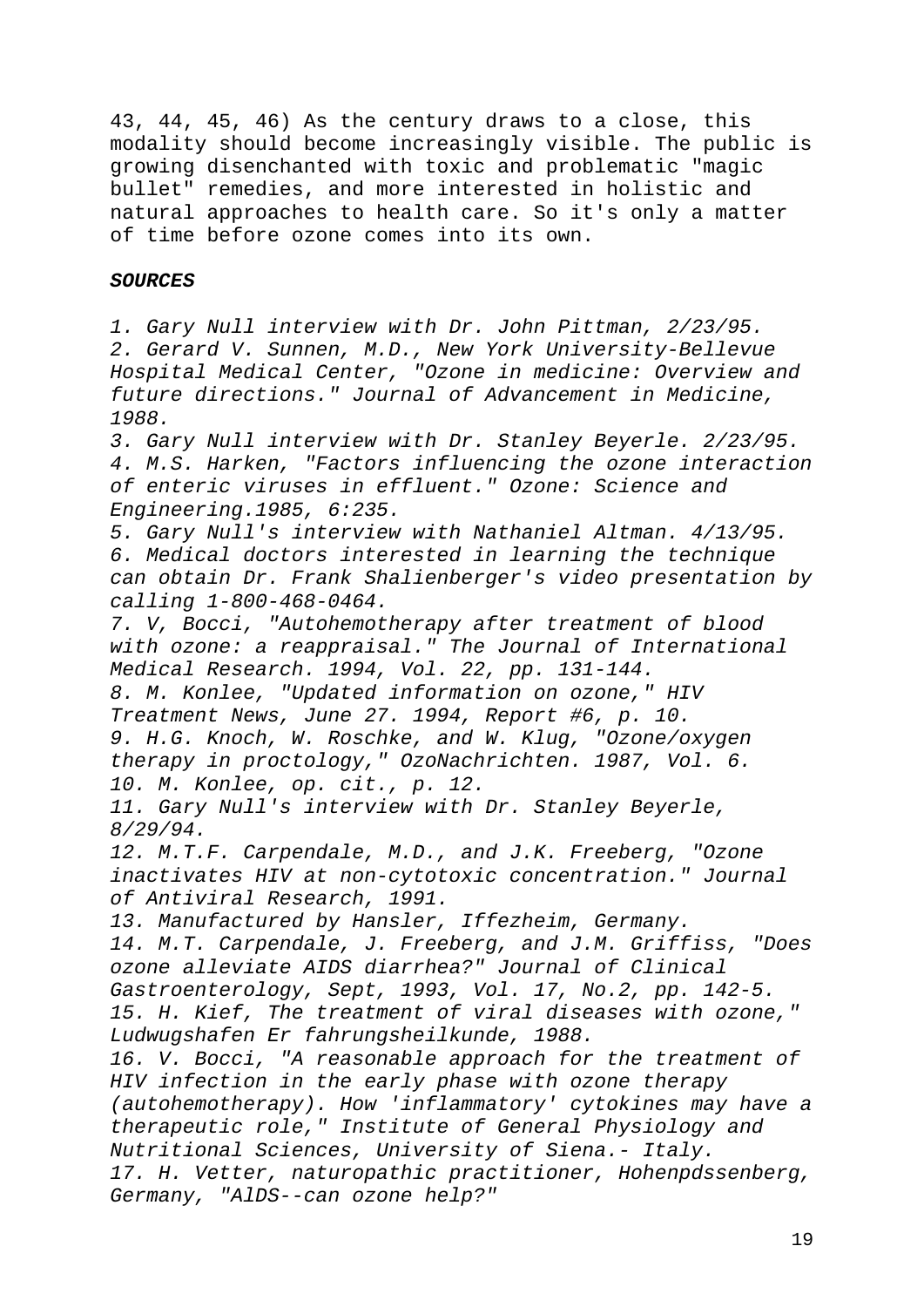*18. M. Konlee, "The fax from Houston," HlV Treatment News, June 24, 1994, Report #6, p. 7. 19. M. Konlee, "Updated information on ozone," HIV Treatment News, June 27, 1994, Report #6, p. 13. 20, Ibid., p. 15. 21. M.-Th. Jacobs. "Untersuchung uber swischenfalle und typische kompiikationen in der ozon- sauerstoff-theraple," OzoNachrlchten, 1986, 1:5. 22. M. Konlee, "Free radicals in HIV progression: Pycnogenol reverses their effects. A prelirninary report," HIV Treatment News, June 24, 1994, #6, p.5. 23. "The wizard of ozone," Welcomat, Jan. 11, 1995, cover story. 24. V, Bocci, Institute of General Physlology, University of Siena, Siena, Italy, "Ozone Therapy," Proceedings, Ozone in Medicine --Twelfth World Congress of the International Ozone Association, May 15- 18, 1995, Lille, France, p. 13. 25. R. Wong et al., "Ozonetherapy in Ischemic Cardlopathy," Proceedings, Ozone in Medicine--Twelfth World Congress of the International Ozone Association, May 15-18, 1995, Lille, France, p. 73. 26. G. Wasser, Medical Association for Use of Ozone in Prevention and Therapy in Germany, "Additional Therapy of Cerebrovascular Disorder (Acute Brain Stroke) by Ozonc Therapy," Proceedings, Ozone in Medicine--Twelfth World Congress of the International Ozone Association, May 15- 18, 1995, Lille, France, p. 91. 27. S. Menendez, L. Ferrer, and Z. Perez. Ozone Research Center, National Center for Scientific Research, Havana, Cuba. "Ozone Therapy and Magneto Therapy: New Methods for the Rehabilitation of Patients with Simple Chronic Glaucoma." Proceedings. Ozone in Medicine--Twelfth World Congress of the International Ozone Association, May 15-18, 1995, Lille, France, P. 99. 28. Gomez Moraieda, "Ozone Therapy in the Functional Recovery from Diseases Involving Damage to Central Nervous System Cells," Proceedings, Ozone in Medicine--Twelfth World Congress of the International Ozone Association, May 15-18. 1995. Lille. France, p. 111. 29. C.H. Siemsen, "The Use of Ozone in Orthopedics," Proceedings, Ozone in Medicine--Twelfth World Congress of the International Ozone Association, May 15-18, 1995, Liile, France, p. 125. 30. F. Hernandez, S. Menendez, and I. Alvarez, National Center for Scientific Research. Ozone Research Center, Havana. Cuba. "Blood and Tissue Biochemical Study of Normal and Hypercholesterolemic Rabbits Treated with*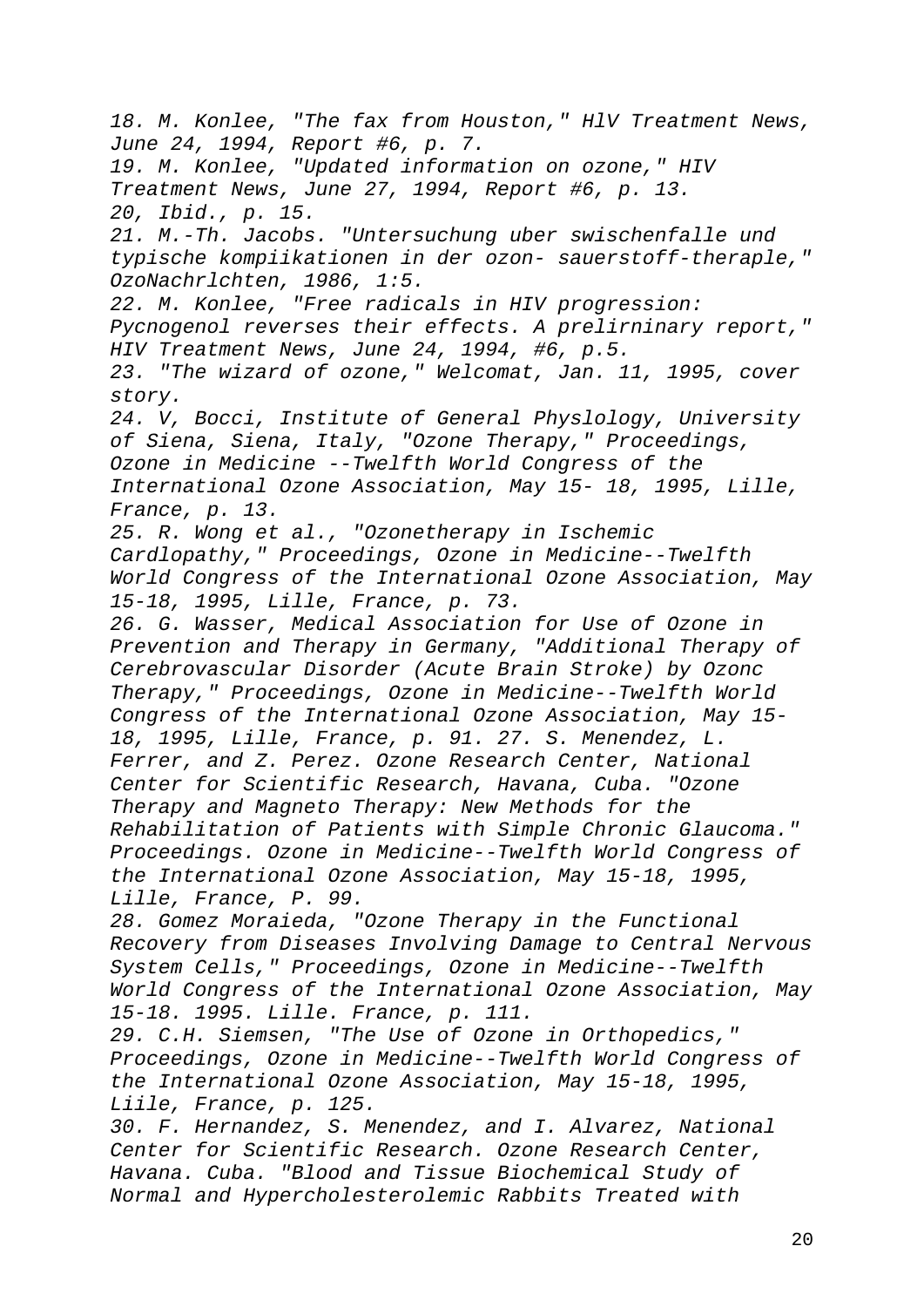*Ozone." Proceedings. Ozone in Medicine--Twelfth World Congress of the International Ozone Association, May 15- 18, 1995. Lille, France. p. 251.*

*31. O. Menendez et al., Ozone Research Center, National Center for Scientific Research, Havana Central Pediatric Hospital, Havana, Cuba. "Application of Ozone Therapy in Children with Humoral Immunity Deficiency," Proceedings. Ozone in Medicine-- Twelfth World Congress of the International Ozone Association, May 15- 18, 1995, Lille. France. p. 271.*

*32. E. Basabe et al., Ozone Research Center, National Center for Scientific Research, Havana, Cuba, "Ozone Therapy a Favoring Element in the Rehabilitation of Children with Hearing Loss," Proceedings. Ozone in Medicine--Twelfth World Congress of the International Ozone Association, May 15- 18, 1995, Lille, France, p. 275.*

*33. S. Menendez et al., Owne Research Center, National Center for Scientific Research, Havana. Cuba, "Application of Ozonized Oil in the Treatment of Vulvovaginitis Prellminary Study," Proceedings, Ozone in Medicine-- Twelfth World Congress of the International Ozone Association, May 15-18, 1995. Lille, France, p. 283. 34. S. Menendez et al., Owne Research Center, National Center for Scientific Research, Havana, Cuba, "Application of Ozonized Oil in the Treatment of Infantile Giardiasis," Proceedings. Ozone in Medicine-- Tweflth World Congress of the International Ozone Association, May 15-18, 1995, Lille, France, p. 297.*

*35. J. Jakl, "Infiuence of Ozone Treatment in Sportsmedicine," Proceedings, Ozone in Medicine-- Twelfth World Congress of the International Ozone Association, May 15-18, 1995, Lille, France, p. 63.*

*36. E. Riva Sanseverino and P. Castellacci, Institute of Human Physiology, University of Bologna. Bologna. Italy, "Oxygen-Ozone Therapy and Physical Activity in Humans," Proceedings, Ozone in Medicine--Twelfth World Congress of the International Ozone Association, May 15-18, 1995, Lille;France, p. 65.*

*37. S.L. Krivatkin, A L. Gromov, and E.V. Krivatkina, Sormovo Interdistrict Dispensary, Nizhny Novgorod, Russia. "Ozonetherapy in Outpatient Dermatological Practice," Proceedings, Ozone in Medicine--Twelfth World Congress of the International Ozone Association, May 15-18, 1995, Lille. France, p. 157.*

*38. A. Fillippi, "Ozone in Oral Surgery--Current Status and Prospects," Proceedings, Ozone in Medicine--Twelfth*